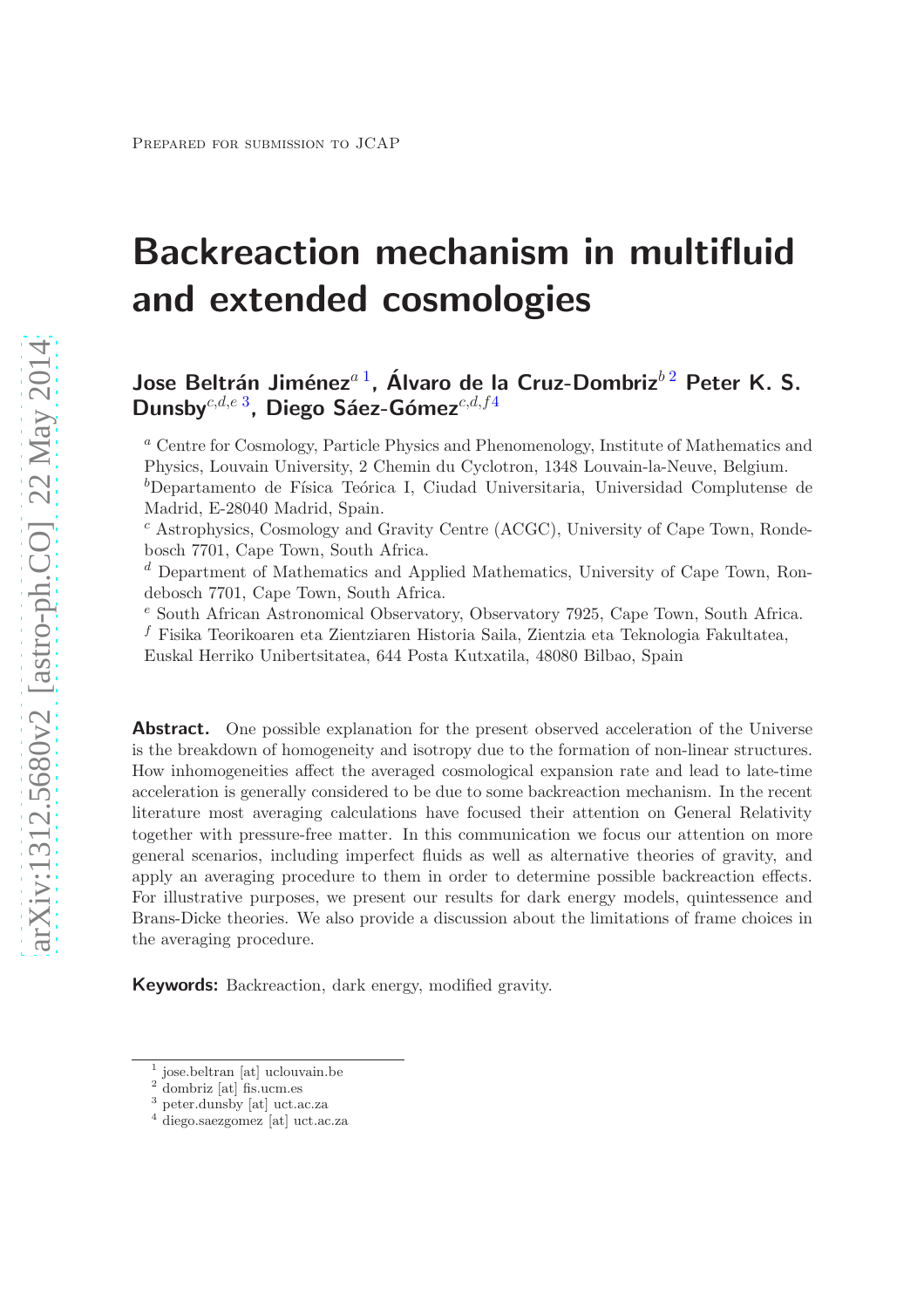# Contents

| $\mathbf{1}$   | Introduction                                                    | 1              |
|----------------|-----------------------------------------------------------------|----------------|
| $\overline{2}$ | Formalism                                                       | $\bf{3}$       |
|                | Kinematical quantities<br>2.1                                   | 3              |
|                | 2.2<br>Stress-energy decomposition                              | $\overline{5}$ |
|                | Local propagation and constraint equations<br>2.3               | $\overline{5}$ |
| 3 <sup>1</sup> | Averaging procedure                                             | 6              |
|                | Definitions and procedure<br>3.1                                | $\overline{7}$ |
|                | Averaged Einstein equations<br>$3.2\,$                          | 8              |
|                | Averaged continuity equation and integrability condition<br>3.3 | 9              |
| 4              | Averaging in extended cosmologies                               | 10             |
|                | Perfect fluid dark energy<br>4.1                                | 10             |
|                | Quintessence<br>4.2                                             | 13             |
|                | 4.3 Brans-Dicke theories                                        | 15             |
| 5              | Towards the Einstein frame: conformal transformations           | 17             |
|                | Averaging procedure in the Einstein frame<br>5.1                | 18             |
|                | Averaging in different frames<br>$5.2\,$                        | 19             |
| 6              | Discussion and Conclusions                                      | 21             |

# <span id="page-1-0"></span>1 Introduction

The nature of the late time acceleration of the Universe [\[1\]](#page-23-0) remains an open and major problem in modern cosmology. With the assumption of General Relativity (GR) as the correct gravitational theory, the standard Einstein field equations (EFE) when applied to sufficiently large scales, where the Universe is assumed to be homogeneous and isotropic, i.e., well-described by a Friedmann-Lemaître-Robertson-Walker (FLRW) model, give rise to decelerated periods of cosmological expansion whenever supplemented with either matter or radiation fluids. In fact, for the late-time evolution of the Universe, the GR predictions with standard (dust) matter break down by a factor of between one and two when confronted with observations [\[2](#page-23-1)]. For instance, under the aforementioned assumptions the last scattering surface turns out to be larger and expansion rate longer than expected [\[3](#page-23-2)]. Consequently, some approach to solving this problem is required in order to explain late-time cosmological acceleration. These approaches are usually classified in two different ways. The first - and most popular one - considers that the Cosmological Principle assumption of homogeneous and isotropic spacetimes must be preserved at the expense of allowing the total stress-energy tensor appearing on the right-hand side (r.h.s.) of the EFE to be dominated at late times by a hypothetical negative pressure fluid usually dubbed dark energy (DE) [\[4](#page-23-3)]. An equivalent interpretation of this approach consists of modifying the left-hand side of EFE, thus modifying gravity itself, and interpreting the acceleration as a geometrical effect rather than as a consequence of the inclusion of non-physical fluids. Both points of view are mathematically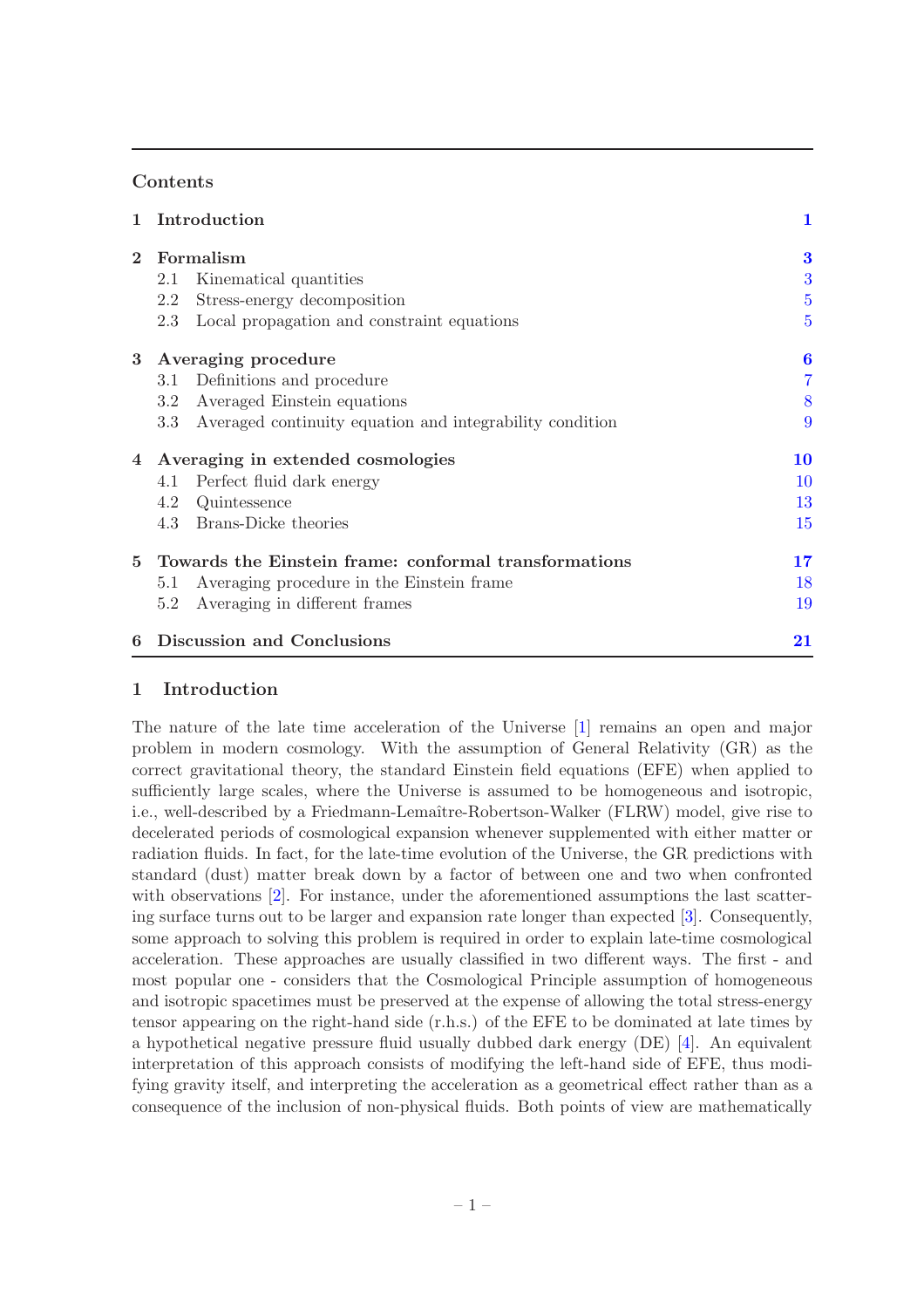equivalent since geometrical modifications can be interpreted as curvature fluids and hence interpreted as DE contributions. Some examples of this include minimally-coupled models of scalar fields known as quintessence [\[5](#page-23-4)] or more general K-essence models [\[6](#page-23-5)], Lovelock theories [\[7](#page-23-6)], Gauss-Bonnet theories [\[8](#page-23-7)], scalar-tensor theories like Brans-Dicke [\[9](#page-23-8)[–11](#page-23-9)] or more general models [\[12](#page-23-10)], vector-tensor theories [\[13](#page-23-11)], gravitational theories derived from extra dimensional models [\[14](#page-24-0)]; supergravity models [\[15\]](#page-24-1), disformal theories [\[16](#page-24-2)] or models with either quantumgravity-induced violation or deformation of Lorentz symmetry and models of gravity breaking CPT [\[17](#page-24-3)]. In fact, the so-called  $f(R)$  theories [\[18](#page-24-4)], where the usual Einstein-Hilbert gravitational action is replaced by a more general  $f(R)$  term, can be understood as a kind of scalar-tensor theory.

There are strong theoretical arguments to take into account scalar-tensor theories, including the fact that scalar partners of the graviton naturally arise in most attempts to quantise or unify gravity with other interactions and that the coupling between the scalar field and the matter density could provide a mechanism to alleviate the coincidence problem [\[19](#page-24-5)]. Scalar-tensor theories are usually formulated in two different frames: the Jordan Frame (JF) and the Einstein Frame (EF). The former defines length and time as measured by standard laboratory apparatus, so that all observables (among others, time and redshift) have their standard interpretation in this frame. The metric is minimally coupled to matter in the JF and the scalar field is coupled to the Ricci curvature. However, it is usually easier to perform calculations in the EF. This frame possesses the advantage that, in some simple cases, it diagonalises the kinetic terms for the spin-0 (the scalar field) and spin-2 (the graviton) degrees of freedom so that the presence of ghost, Laplacian and tachyonic instabilities can be directly identified. In this frame, the scalar field is coupled to matter [\[20](#page-24-6), [21\]](#page-24-7).

The second approach, which attempts to explain late-time acceleration considers that the cosmological homogeneity and isotropy assumptions, which are in fact statistical and coarse-grained, might be neglecting the possible influence that structure formation and subsequent growth of small-scale and non-linear structures may have on the cosmological expansion [\[22\]](#page-24-8) or on light propagation [\[23\]](#page-24-9). The effects of astrophysical inhomogeneities on the averaged cosmological expansion is usually referred to as *backreaction*  $[24-26]$  $[24-26]$  and has attracted a lot of attention in the last few years  $(c.f. \, [29]$  $(c.f. \, [29]$  $(c.f. \, [29]$  for reviews). The non-linear nature of GR or any other extended gravity theory ensures that the evolution for averaged fields does not coincide with the evolution of inhomogeneous fields that are then averaged. Whether this difference is important or not is still a controversial matter  $(c.f. 30)$  for an extensive list of opinions on this subject).

The significance - if any - of backreaction can be understood as a consequence of non-Newtonian gravitational aspects beyond Newtonian theory and related to the differences between Newtonian gravity and the weak-field limit of GR [\[26](#page-25-1), [31\]](#page-25-4). This is an open question since the smallness of FLRW metric perturbations does not necessarily imply that averaged quantities remain close to the corresponding unperturbed values. In this regard, the authors in [\[32\]](#page-25-5) proved that provided the metric perturbations (and some of their derivatives) are small and the 4-velocity is close to its background value, then the redshift and averaged expansion remain close to the FLRW case, whereas the angular distance does not. Simple models, with the inclusion of pressure-free matter have also demonstrated that accelerated expansion is possible [\[33\]](#page-25-6) and how the distance-expansion rate relation turns out to be different from the FLRW case [\[34](#page-25-7)]. As an attempt to perform more realistic calculations, several proposals for observational constraints have started to become available [\[30](#page-25-3), [35](#page-25-8)].

In order to determine the significance of backreaction, one possible approach, dubbed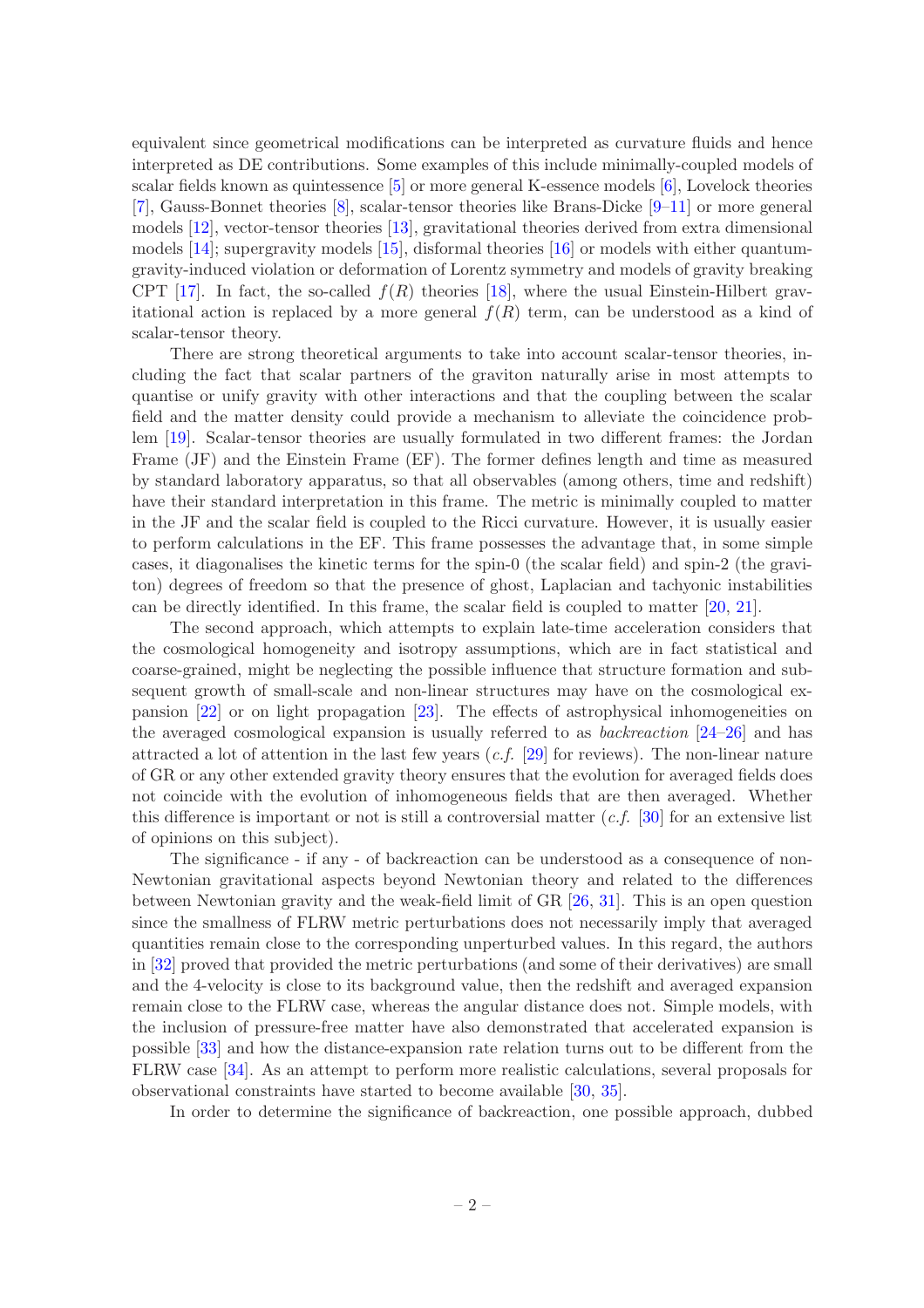non-perturbative backreaction - contrarily to perturbative backreaction [\[36](#page-25-9), [37](#page-25-10)] - consists of building a background model and its dynamics as a large-scale approximation of an inhomogeneous model. Results of such a process can be then compared with the hypothetical standard FLRW evolution. Several techniques are available [\[25](#page-25-11), [26](#page-25-1), [34](#page-25-7), [38,](#page-25-12) [39](#page-25-13)] in order to build up such a model. In this paper we will follow the so-called *Buchert's approach* [\[25,](#page-25-11) [26](#page-25-1)]. The existing literature devoted to the backreaction mechanism and cosmological averaging usually focused on dust-dominated universes, geometrically described by GR, although some generalisations to include a more general content were made in a gauge invariant way [\[27](#page-25-14)] as well as some excursions into perfect fluid scenarios [\[28\]](#page-25-15). The aim of this communication is therefore to extend the averaging procedure, and consequently the standard *Buchert's equations*, to general - imperfect - fluids when subject to averaging techniques and extract consequences for such a procedure. In particular, the impact that modifications of the integrability condition has on perturbative approaches will be addressed. As a natural consequence of our study, we will present the averaged equations for different extended theories of gravity and discuss the importance of frame choice in the interpretation of the averaged quantities. This paper is organised as follows: in Section [2](#page-3-0) we present the kinematics and dynamics for general fluids that may encompass effective fluids arising from the new terms present in modified gravity theories. For such scenarios we derive in Section [3](#page-6-0) the generalised averaged equations. In this section we pay special attention to the generalised integrability condition. Section [4](#page-10-0) is then devoted to applying the obtained formalism for several classes of modified gravity theories, where previous analysis done in Ref. [\[40](#page-25-16)] is fully extended. In this way we provide the relevant equations for a DE model with homogeneous equation of state, models of quintessence and finally for Brans-Dicke theories. In addition, Section [5](#page-17-0) is devoted to applying the average procedure to the equations written in the Einstein frame, after a conformal transformation is applied, and a non-minimal coupling between the matter and the scalar field emerges. To conclude this section, we present a brief discussion about the limitations of the averaging procedure in the Einstein frame. Finally, in Section [6](#page-21-0) we present a brief discussion about the possible applications of our results and present the conclusions of this investigation.

Unless otherwise specified, we will use natural units  $(\hbar = c = k_B = 8\pi G = 1)$  throughout this paper. Latin indices run from 1 to 3, whereas greek indices run from 0 to 3. The symbol  $\nabla$  represents the usual covariant derivative, we use the  $(-, +, +, +)$  signature. The Riemann tensor is defined by  $R^{\alpha}{}_{\beta\gamma\delta} = \Gamma^{\alpha}{}_{\beta\delta,\gamma} - \Gamma^{\alpha}{}_{\beta\gamma\delta} + \Gamma^{\sigma}{}_{\beta\delta}\Gamma^{\alpha}{}_{\gamma\sigma} - \Gamma^{\sigma}{}_{\beta\gamma}\Gamma^{\alpha}{}_{\delta\sigma}$  where the  $\Gamma^{\alpha}{}_{\beta\delta}$  are the Christoffel symbols defined by  $\Gamma^{\alpha}{}_{\beta\delta} = \frac{1}{2}g^{\alpha\sigma}(g_{\beta\sigma,\delta} + g_{\sigma\delta,\beta} - g_{\beta\delta,\sigma})$ . The Ricci tensor is obtained by contracting the *first* and the *third* indices  $R_{\alpha\beta} = R^{\mu}{}_{\alpha\mu\beta}$ .

# <span id="page-3-0"></span>2 Formalism

In this section we present the general formalism for the decomposition of a general stressenergy tensor into its irreducible components. We then derive the fundamental local equations which are used in the subsequent sections to obtain the corresponding equations for the averaged quantities.

#### <span id="page-3-1"></span>2.1 Kinematical quantities

In order to decompose the stress-energy tensor and the evolution and constraint equations, let us use a time-like 4-vector  $u^{\mu}$  and its associated orthogonal projection tensor  $h_{\mu\nu}$  =  $g_{\mu\nu} + u_{\mu}u_{\nu}$ , where  $g_{\mu\nu}$  is the metric tensor on the full spacetime manifold. The set-up to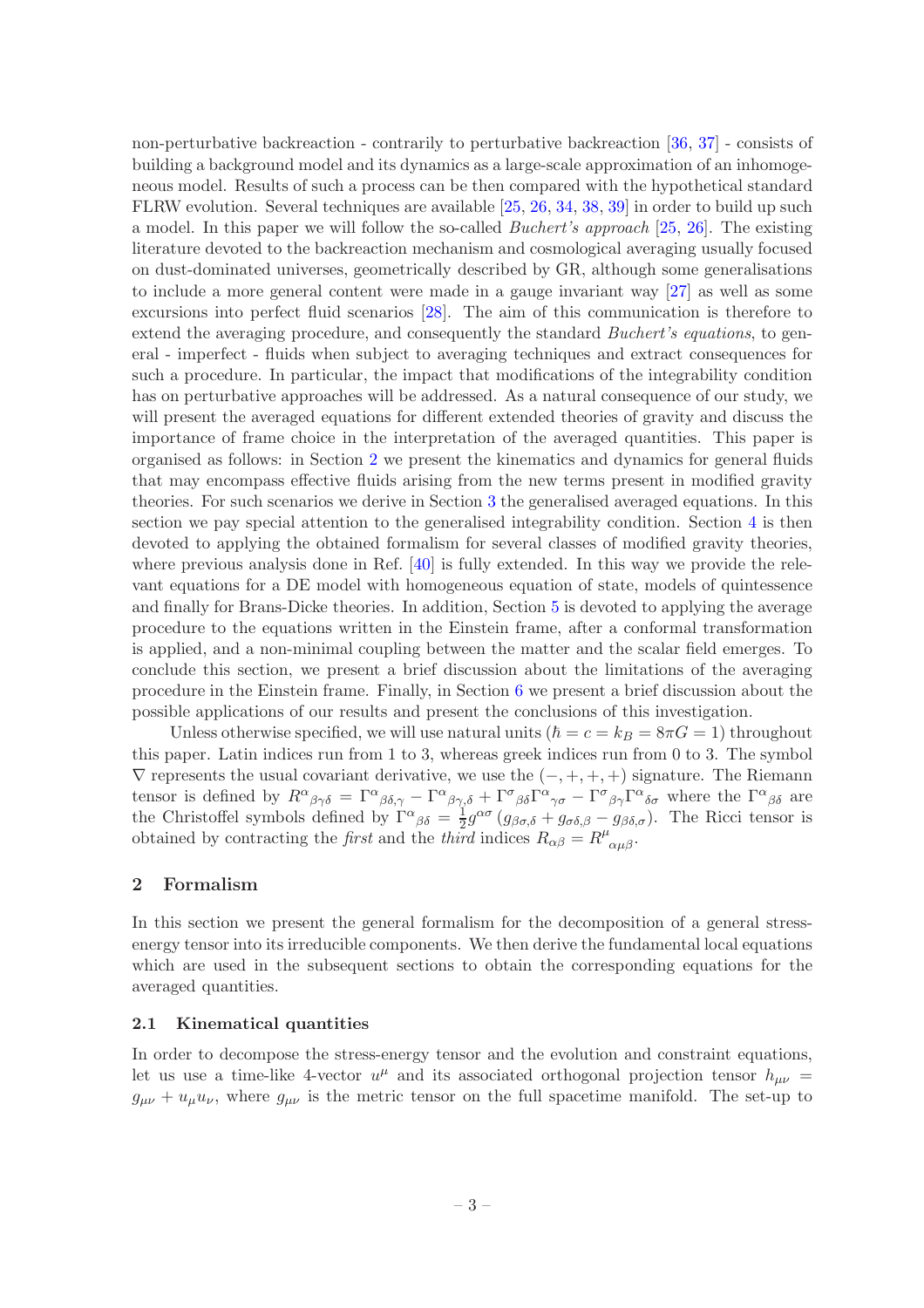keep in mind is a universe filled with a matter component plus an additional fluid<sup>[1](#page-4-0)</sup>. In this scenario, we will use the matter comoving frame and its associated 4-velocity to decompose all the kinematical quantities and equations. A crucial assumption that we will make is that matter is minimally coupled so that its flow is geodesic, i.e.,  $u^{\mu} \nabla_{\mu} u^{\alpha} = 0$ . This is not the case in some extended gravity theories described in certain frames, for example  $f(R)$  or general Brans-Dicke theories in the Einstein frame [\[20](#page-24-6), [21\]](#page-24-7). This will be discussed in more detail below. Additionally, we will also assume that the matter flow is irrotational, which appears to be a well justified assumption on large enough scales [\[41](#page-25-17)]. Moreover, having an irrotational flow will enable us to use its 4-velocity to globally foliate the spacetime on constant time hypersurfaces and set the time axis orthogonal to them and along the congruence [\[42](#page-25-18)]. In such cases the associated orthogonal projection tensor is the induced metric on the 3-hypersurfaces. In this way, the metric for inhomogeneous and anisotropic universes can be expressed in terms of synchronous coordinates,

$$
\mathrm{d}s^2 = -\mathrm{d}t^2 + g_{ij}(t, \vec{x})\mathrm{d}x^i \mathrm{d}x^j \tag{2.1}
$$

where  $i, j = 1, 2, 3$  denote the spatial indices of the coordinate system in the 3-hypersurface. In this gauge, one can define comoving observers having  $u^{\mu} = \delta_0^{\mu}$  $\frac{\mu}{0}$  and the projector tensor is nothing but the spatial part of the metric tensor  $g_{ij}$ . Moreover, we can adopt both  $1+3$  and 3+1 languages unambiguously and make contact with the geometry of foliations [\[43\]](#page-25-19).

The kinematical quantities associated to the congruence described by  $u^{\mu}$  are then the shear  $\sigma_{\mu\nu}$  and the expansion  $\theta$  so the covariant derivative of the congruence can be decomposed as

$$
\theta_{\mu\nu} \equiv \nabla_{\nu} u_{\mu} = \sigma_{\mu\nu} + \frac{1}{3} h_{\mu\nu} \theta. \tag{2.2}
$$

Since our foliation is determined by  $u^{\mu}$ , we have that the extrinsic curvature  $K_{\mu\nu}$  of the 3-hypersurfaces orthogonal to  $u^{\mu}$  is precisely given by  $K_{\mu\nu} = -\theta_{\mu\nu}$ .

Some useful identities which will be used throughout this communication  $are^2$  $are^2$ :

<span id="page-4-2"></span>
$$
\theta^i_j = \sigma^i_j + \frac{1}{3} \theta \delta^i_j \; ; \; \theta^i_j \theta^j_i = 2\sigma^2 + \frac{1}{3} \theta^2 \; ; \; \sigma^i_i = 0 \tag{2.3}
$$

where the scalar shear is defined by  $\sigma^2 \equiv \frac{1}{2} \sigma_{ij} \sigma^{ij}$ . Angle brackets over indices will denote projected vectors onto the 3-hypersurfaces  $v^{(\mu)} \equiv h^{\mu}{}_{\nu}v^{\mu}$  and projected symmetric and trace free part of tensors  $T_{\langle\mu\nu\rangle} \equiv (h^{\alpha}{}_{(\mu}h^{\beta}{}_{\nu)} - \frac{1}{3})$  $\frac{1}{3}h_{\mu\nu}h^{\alpha\beta}$ ) $T_{\alpha\beta}$ . The 4-velocity also allows to define covariant derivatives along the congruence flow  $\dot{T} \equiv \nabla_u T$  and covariant derivatives on the 3-hypersurfaces  $\hat{\nabla}_{\mu} \equiv h^{\alpha}{}_{\mu} \nabla_{\alpha}$ , which is indeed a covariant derivative thanks to the absence of vorticity. Given our choice of frame and gauge, derivatives along the congruence will be simply time derivatives, i.e.,  $\dot{T} = \partial_t T$ , which will play an important role in the averaging procedure.

<span id="page-4-0"></span><sup>&</sup>lt;sup>1</sup>The additional fluid could represent contributions from dark energy, additional degrees of freedom or the effective effects associated with a modified theory of gravity.

<span id="page-4-1"></span><sup>&</sup>lt;sup>2</sup>At this stage we should remind that our coordinates gauge choice makes that projected index onto the 3-hypersurface are precisely the spatial indices so that  $\theta_{\mu\nu}$  being a completely projected tensor coincides with  $\theta_{ij}$ , and the same applies to the shear  $\sigma_{\mu\nu}$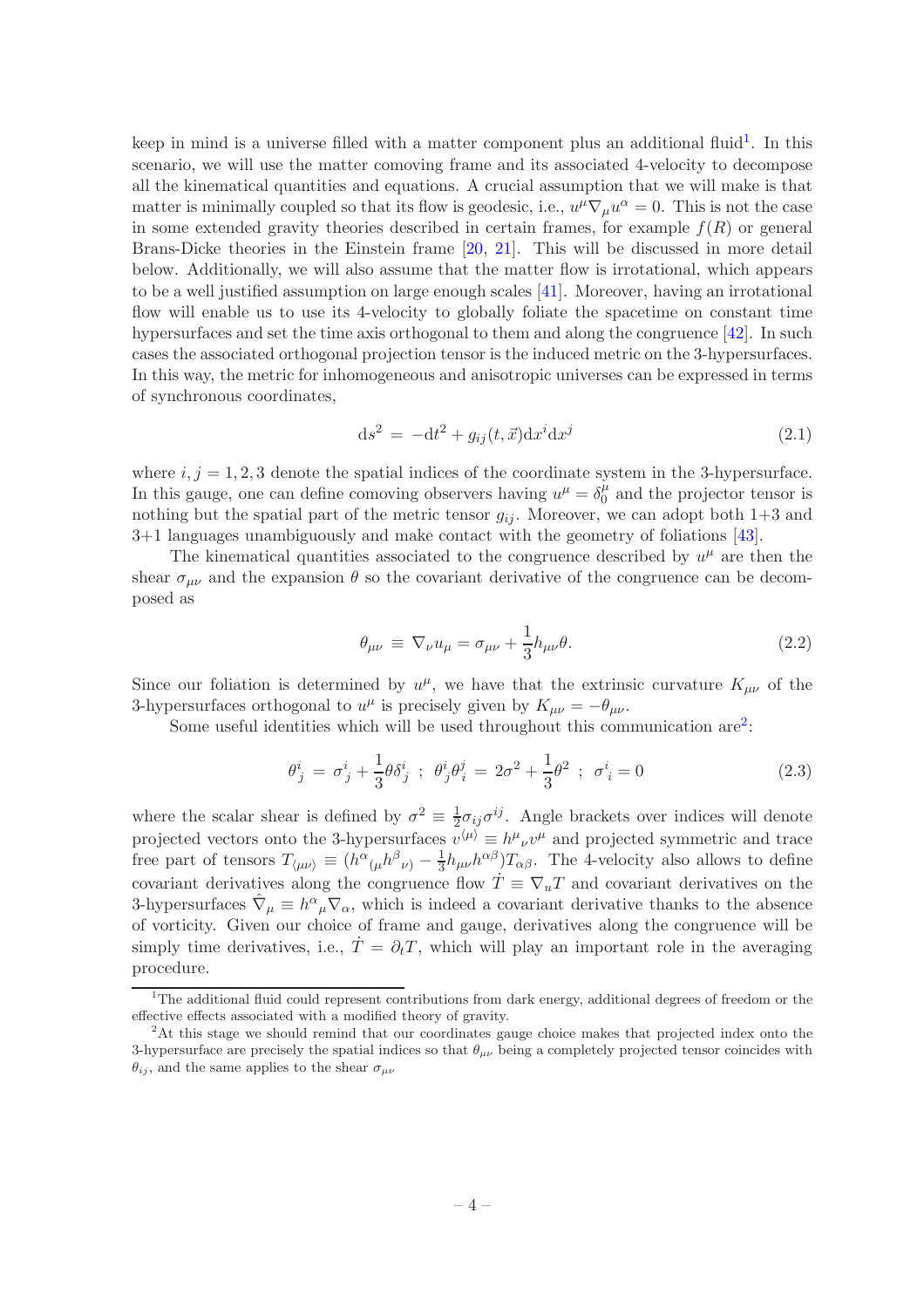# <span id="page-5-0"></span>2.2 Stress-energy decomposition

As commented above, our scenario will consist of a matter component plus an additional fluid so that the total stress-energy tensor will be given by  $T_{\mu\nu} = T_{\mu\nu}^m + T_{\mu\nu}^f$ . It is important to note that, since we are using the matter (dust) comoving frame we still have  $T_{\mu\nu}^m = \rho_m u_\mu u_\nu$ . However, the additional component will adopt the general form of a stress-energy tensor corresponding to an imperfect fluid so that it will be characterised by its energy density  $\rho$ , pressure p, momentum flux  $q_u$  and anisotropic stress  $\pi_{\mu\nu}$ , i.e.,

<span id="page-5-2"></span>
$$
T_{\mu\nu} = \rho u_{\mu} u_{\nu} + p h_{\mu\nu} + 2q_{(\mu} u_{\nu)} + \pi_{\mu\nu} . \tag{2.4}
$$

The corresponding thermodynamical quantities are then given by

$$
\rho \equiv T_{\mu\nu}u^{\mu}u^{\nu} \tag{2.5}
$$

$$
p \equiv \frac{1}{3} T_{\alpha\beta} h^{\alpha\beta} \tag{2.6}
$$

$$
q_{\mu} \equiv -T_{\alpha\beta}h^{\alpha}{}_{\mu}u^{\beta} \tag{2.7}
$$

$$
\pi_{\mu\nu} \equiv T_{\alpha\beta} h^{\alpha}_{\langle\mu} h^{\beta}_{\nu\rangle} \,. \tag{2.8}
$$

As usual, the momentum flux is orthogonal to the congruence  $q_{\mu}u^{\mu} = 0$  and the anisotropic stress has no components along the congruence  $\pi_{\mu\nu}u^{\nu} = 0$ . If we take the covariant derivatives of these expressions one can easily show that  $u^{\mu} \nabla_{\nu} q_{\mu} = -q^{\mu} \nabla_{\nu} u_{\mu}$  and  $u_{\nu} \nabla_{\mu} \pi^{\mu\nu} =$  $-\pi^{\mu\nu}\nabla_{\nu}u_{\mu} = -\pi^{\mu\nu}\sigma_{\mu\nu}$ , which will be used below to simplify some expressions.

#### <span id="page-5-1"></span>2.3 Local propagation and constraint equations

In order to proceed, the gravitational field equations will be written  $\dot{a}$  la Einstein as

$$
G_{\mu\nu} \equiv R_{\mu\nu} - \frac{1}{2} g_{\mu\nu} R = T_{\mu\nu} = \sum_{\alpha} T_{\mu\nu}^{(\alpha)}, \qquad (2.9)
$$

where  $T_{\mu\nu}^{(\alpha)}$  labels all possible contributions to the total stress-energy tensor, which reduces to two components in our case as explained above.

The total stress-energy tensor in a general frame is determined by the density  $\rho$ , the pressure p, the momentum flux  $q_{\mu}$  and the anisotropic stress  $\pi_{\mu\nu}$ . These contributions can be attributed to the presence of additional fields or as an effective description of a modified gravity theory.

Equipped with the geometrical quantities describing the kinematics of the fluids as well as the form of the more general fluid given by  $(2.4)$ , let us introduce the field equations in the so-called Arnowitt-Deser-Misner (ADM) decomposition:

<span id="page-5-3"></span>
$$
\frac{1}{2}\left(\mathcal{R} + \theta^2 - \theta_j^i \theta_i^j\right) = \rho, \qquad (2.10)
$$

$$
\theta_{,i} - \theta_{i;j}^j = 8\pi G q_i, \qquad (2.11)
$$

$$
\dot{\theta}^{i}{}_{j} = -\theta \theta^{i}{}_{j} - \mathcal{R}^{i}{}_{j} + \frac{1}{2} (\rho - 3p) \delta^{i}{}_{j} + T^{i}{}_{j} , \qquad (2.12)
$$

with  $\mathcal{R}^{i}{}_{j}$  representing the spatial curvature of the 3-hypersurfaces orthogonal to the congruence and the dot stands for derivatives with respect to proper (cosmic) time  $t$  measured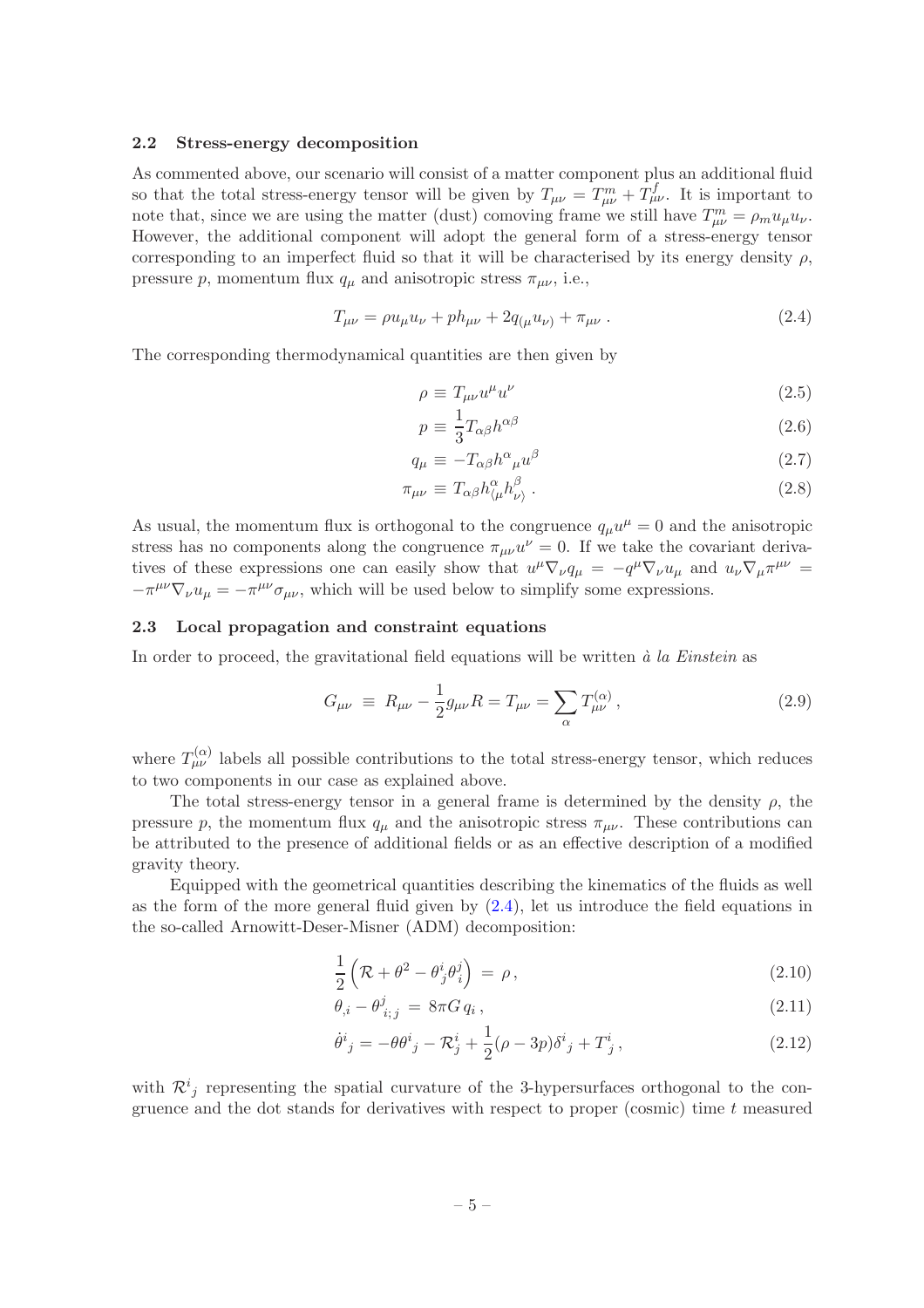by comoving observers<sup>[3](#page-6-1)</sup>. The first two equations represent the constraint equations imposed by the lapse and the shift fields respectively, which are Lagrange multipliers corresponding to the invariance under diffeomorphisms. The last equation holds for the evolution equation provided by Einstein equations and, combined with the energy constraint yields the Raychauduri equation that determines the evolution of the expansion

<span id="page-6-2"></span>
$$
\dot{\theta} = -2\sigma^2 - \frac{1}{3}\theta^2 - \frac{1}{2}(\rho + 3p). \tag{2.13}
$$

Finally we require an evolution equation for the shear scalar squared  $\sigma^2$ . In order to obtain it, it suffices to differentiate  $(2.3)$  and, after combining the result with  $(2.10)$  and  $(2.13)$ , one gets

$$
\partial_t \sigma^i_j = -\theta \sigma^i_j - \mathcal{R}^i_{\perp j} + \pi^i_j \tag{2.14}
$$

and consequently by contracting with the shear  $\sigma_j^i$ , the evolution equation for  $\sigma^2$  yields

$$
\partial_t \sigma^2 = -2\theta \sigma^2 - \sigma^i_j \mathcal{R}^i_j + \sigma^i_j \pi^j_i \tag{2.15}
$$

where the symbol  $\mathcal{R}_{\perp}^i_j \equiv \mathcal{R}_j^i - \frac{1}{3} \mathcal{R} \delta_j^i$  has been introduced in the last two equations.

In addition to the above decomposition of EFE, it will also be useful to use the conservation equation  $\nabla_{\mu}T^{\mu\nu} = 0$ . The projections of these equations along  $u^{\mu}$  and onto the orthogonal hypersurfaces, yield the following two identities

<span id="page-6-3"></span>
$$
-u_{\nu}\nabla_{\mu}T^{\mu\nu} = \dot{\rho} + \theta(\rho + p) + \nabla_{\mu}q^{\mu} + \pi^{\mu\nu}\sigma_{\mu\nu} = 0, \qquad (2.16)
$$

$$
h_{\alpha\nu}\nabla_{\mu}T^{\mu\nu} = \hat{\nabla}_{\alpha}p + \dot{q}_{\alpha} + \frac{4}{3}\theta q_{\alpha} + q^{\mu}\sigma_{\mu\alpha} + h_{\alpha\nu}\nabla_{\mu}\pi^{\mu\nu} = 0, \qquad (2.17)
$$

where we have used the fact that  $u_{\nu} \nabla_{\mu} \pi^{\mu\nu} = -\pi^{\mu\nu} \sigma_{\mu\nu}$  as well as [\(2.3\)](#page-4-2). At this stage let us define

<span id="page-6-5"></span>
$$
j \equiv -\nabla_{\mu}q^{\mu} + \pi^{\mu\nu}\sigma_{\mu\nu}, \qquad (2.18)
$$

which will be useful later on. On the other hand, Eq.  $(2.16)$  can be obtained by combining the time derivative of  $(2.10)$  with  $(2.13)$  yielding

<span id="page-6-4"></span>
$$
\dot{\rho} + \theta(\rho + p) = \left(\frac{1}{2}\dot{\mathcal{R}} + \frac{1}{3}\theta\mathcal{R} + \hat{\mathcal{R}}\right) - \hat{\pi},\tag{2.19}
$$

with  $\hat{\mathcal{R}} \equiv \sigma_{ij} \mathcal{R}^{ij}$  and analogously  $\hat{\pi} = \sigma_{ij} \pi^{ij}$ . Terms in expressions [\(2.16\)](#page-6-3) and [\(2.19\)](#page-6-4) can be matched using Codazzi-Gauss equations.

# <span id="page-6-0"></span>3 Averaging procedure

In this section we introduce the main definitions and relations of the averaging procedure. We then apply them to the local equations of the precedent section to obtain the corresponding averaged equations. In this way we obtain the averaged versions for Raychauduri and the continuity equations. Finally, we will obtain the so-called integrability condition relating the kinematical backreaction and the spatial average of the 3-curvature.

<span id="page-6-1"></span><sup>&</sup>lt;sup>3</sup>Notice that given our choice of observer, the covariant derivative along the congruence coincides with the proper time derivative and, because of our gauge choice, it is given by  $\partial_t$ .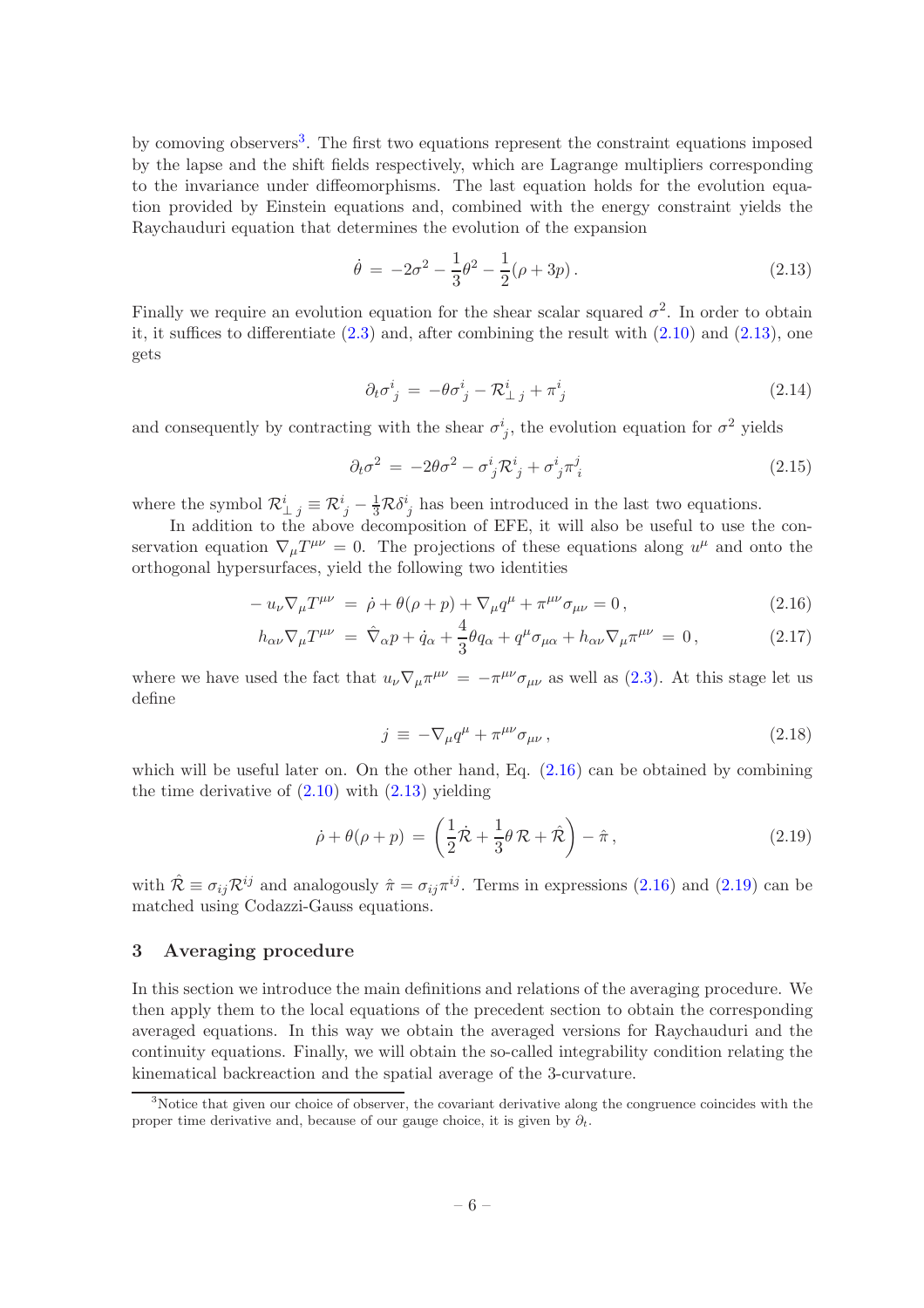# <span id="page-7-0"></span>3.1 Definitions and procedure

In the literature, we can find several proposals on how to average an inhomogeneous spacetime. The main difficulty arises from the fact that for general tensors averaging is not a well-defined operation since it involves the evaluation of tensorial quantities at different spacetime points. In Buchert's approach [\[26\]](#page-25-1), this difficulty is circumvented by averaging only scalar quantities. We will use this approach in this work and will define the average of some scalar quantity  $\mathcal O$  over some spatial region  $\mathcal D$  as

<span id="page-7-3"></span>
$$
\langle \mathcal{O} \rangle_{\mathcal{D}} \equiv \frac{\int_{\mathcal{D}} \mathcal{O} \, \mathrm{d}\Sigma}{\int_{\mathcal{D}} \, \mathrm{d}\Sigma} \tag{3.1}
$$

with  $d\Sigma$  the volume element on the spatial domain  $D$ , which will be defined as a constant volume in comoving coordinates. Several choices can be found in the literature for the volume element of the domain corresponding to different measures. Here, we shall use the Riemannian measure. Since we are using the matter velocity geodesic congruence, no matter particles will cross the boundary of the domain and therefore, the total matter mass in the domain will remain constant. However, this does not imply a constant *total rest energy* within the domain, since additional components of the total stress-energy tensor might cross the domain boundaries. This is reflected by the fact that the total momentum flux  $q^{\mu}$  is non-vanishing, so that  $\int_{\mathcal{D}} q_{\mu} d\Sigma^{\mu} \neq 0$ , with  $d\Sigma^{\mu}$  the volume element of the domain boundary.

The Riemannian volume of the domain<sup>[4](#page-7-1)</sup>  $V_{\mathcal{D}} = \int_{\mathcal{D}} \sqrt{h} d\Sigma$  allows one to define the effective scale factor  $a_{\mathcal{D}} \equiv (V_{\mathcal{D}})^{1/3}$ . Moreover, using the fact that  $\theta$  can be related to the trace of the extrinsic curvature of the foliation via<sup>[5](#page-7-2)</sup>  $\theta = -h^{\mu\nu}K_{\mu\nu}$  and that the extrinsic curvature is nothing but  $K_{\mu\nu} = -\frac{1}{2}\partial_t h_{\mu\nu}$ , we have that  $\theta = -\partial_t \sqrt{h}/\sqrt{h}$ . Thus, we can obtain the useful relation

$$
\langle \theta \rangle_{\mathcal{D}} = \frac{1}{V_{\mathcal{D}}} \int_{\mathcal{D}} \theta \sqrt{h} \, \mathrm{d}^3 x = \frac{1}{V_{\mathcal{D}}} \int_{\mathcal{D}} \partial_t \sqrt{h} \, \mathrm{d}^3 x = \frac{\partial_t V_{\mathcal{D}}}{V_{\mathcal{D}}} \tag{3.2}
$$

so that we finally obtain

$$
H_{\mathcal{D}} \equiv \frac{\partial_t a_{\mathcal{D}}}{a_{\mathcal{D}}} = \frac{1}{3} \langle \theta \rangle_{\mathcal{D}},\tag{3.3}
$$

which defines the effective Hubble expansion rate by means of the average of the congruence expansion.

From the averaging definition [\(3.1\)](#page-7-3) it is also straightforward to prove the well-known *commutation rule* for averaging and time derivative of a scalar quantity  $\mathcal{O}$ :

<span id="page-7-4"></span>
$$
[\partial_t, \langle \rangle_{\mathcal{D}}] \mathcal{O} \equiv \partial_t \langle \mathcal{O} \rangle_{\mathcal{D}} - \langle \partial_t \mathcal{O} \rangle_{\mathcal{D}} = \langle \theta \mathcal{O} \rangle_{\mathcal{D}} - \langle \theta \rangle_{\mathcal{D}} \langle \mathcal{O} \rangle_{\mathcal{D}}, \tag{3.4}
$$

which can also be expressed as

$$
[\partial_t, \langle \rangle_{\mathcal{D}}] \mathcal{O} = \langle \theta \delta \mathcal{O} \rangle_{\mathcal{D}} , \qquad (3.5)
$$

with  $\delta \mathcal{O} \equiv \mathcal{O} - \langle \mathcal{O} \rangle_{\mathcal{D}}$ . Now, if we use the fact that the average of  $\delta \theta \equiv \theta - \langle \theta \rangle_{\mathcal{D}}$  vanishes (as for any perturbed scalar quantity), the commutator can be alternatively written in the form:

$$
[\partial_t, \langle \rangle_{\mathcal{D}}] \mathcal{O} = \langle \delta \theta \, \delta \mathcal{O} \rangle_{\mathcal{D}} \tag{3.6}
$$

<span id="page-7-1"></span><sup>&</sup>lt;sup>4</sup>In the Riemannian measure we use the determinant of the induced metric. However, one should be aware that the induced metric is the projector onto the 3-hypersurfaces and therefore, its determinant vanishes, since projector operators are not invertible. Thus, the induced metric must be understood as the projection tensor  $h_{\mu\nu}$  evaluated on the surface. In practice, given our gauge choice, it is nothing but  $g_{ij}$ .

<span id="page-7-2"></span><sup>5</sup>Notice that this condition only holds for geodesic congruences since for an accelerated congruence the relation between  $\theta_{\mu\nu}$  and the extrinsic curvature has a term proportional to  $u_{\mu}a_{\nu}$ .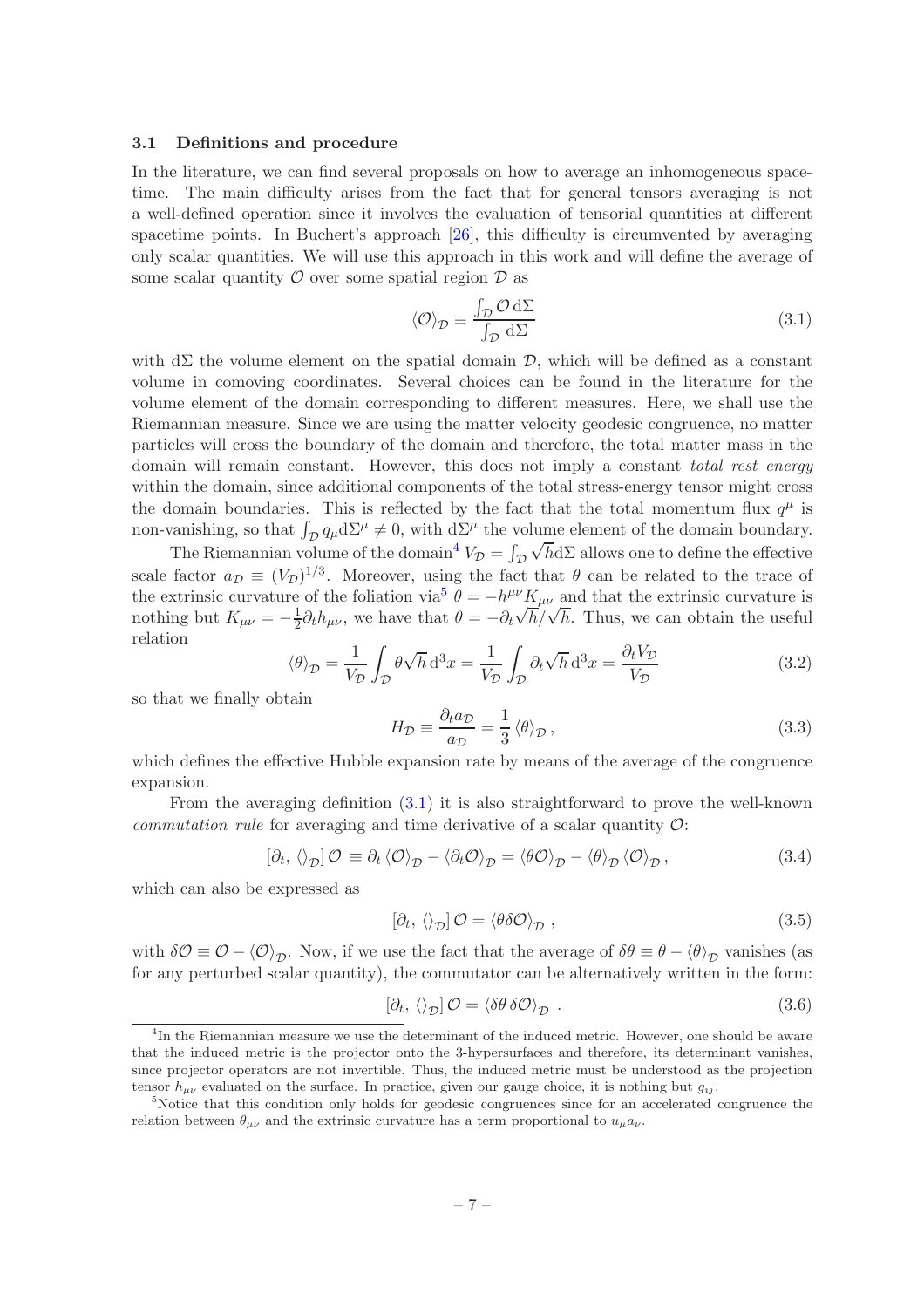This identity expresses the non-commutative character of the spatial averaging and time differentiating operations when applied to a given scalar quantity. Interestingly, the commutator vanishes when either the expansion or the scalar quantity do not differ from their mean value. In order words, time evolution and averaging commute when either  $\theta$  or  $\mathcal O$  are homogeneously distributed. If one of them is purely homogeneous, then the commutator vanishes. Of course, it is difficult to imagine a situation in which only one of them is homogeneous while the other one is inhomogeneous, since the inhomogeneities will be transferred to each other by means of the corresponding field equations<sup>[6](#page-8-1)</sup>. This is also related to the fact that the relevant quantity determining the level of non-commutavity is actually the correlation of the expansion perturbation and the perturbation of the scalar under consideration. Thus, effects from backreaction can only appear at second order in perturbations, which is the expected result, since backreaction can only become relevant due to the non-linearities of the equations. Therefore, this is the key fact explaining why inhomogeneities can acquire a relevant role in the averaged EFE and how, consequently, inhomogeneities can lead to observing global acceleration in a locally decelerating universe. This is of course a well-known fact and it is not the aim of the present work. Rather, we are interested in describing how this non-commutativity might affect the evolution of homogeneous cosmologies within the context of alternative gravity theories and/or DE models. This is indeed a crucial aspect of such scenarios since it is expected that the aforementioned effect will always be present and, even if it is proved to be small and irrelevant within the context of GR in a dust dominated universe, it could have important consequences in alternative scenarios.

# <span id="page-8-0"></span>3.2 Averaged Einstein equations

In the following, we apply the averaging procedure on the propagation and constraint equations obtained in the previous section in order to obtain the corresponding equations for the averaged quantities. The spatial averaging procedure for Eqs.  $(2.10)-(2.12)$  $(2.10)-(2.12)$  together with the rule [\(3.4\)](#page-7-4) yields the effective Friedman equations

<span id="page-8-2"></span>
$$
H_{\mathcal{D}}^2 = \frac{1}{3} \langle \rho \rangle_{\mathcal{D}} - \frac{1}{6} \langle \mathcal{R} \rangle_{\mathcal{D}} - \frac{1}{6} \langle Q \rangle_{\mathcal{D}} , \qquad (3.7)
$$

$$
\frac{\ddot{a}_{\mathcal{D}}}{a_{\mathcal{D}}} = -\frac{1}{6}\langle \rho + 3p \rangle_{\mathcal{D}} + \frac{1}{3}\langle Q \rangle_{\mathcal{D}} , \qquad (3.8)
$$

$$
\partial_t \langle \sigma^2 \rangle_{\mathcal{D}} = -2 \langle \theta \rangle_{\mathcal{D}} \langle \sigma^2 \rangle_{\mathcal{D}} - \langle \theta \, \delta \sigma^2 \rangle_{\mathcal{D}} + \langle \sigma^i_j \mathcal{C}^j_i \rangle_{\mathcal{D}}, \tag{3.9}
$$

where  $H_{\mathcal{D}} \equiv \dot{a}_{\mathcal{D}}/a_{\mathcal{D}} = \langle \theta \rangle_{\mathcal{D}}/3$ . Note that these equations can be interpreted as a generalisation of the standard Buchert equations since a more general fluid as given in [\(2.4\)](#page-5-2) has been introduced. Thus, let us refer to the set of equations [\(3.7\)](#page-8-2) - [\(3.9\)](#page-8-2) as generalized Buchert equations. In the previous equations, the following definitions have been introduced

$$
\langle Q \rangle_{\mathcal{D}} \equiv \frac{2}{3} \left( \langle \theta^2 \rangle_{\mathcal{D}} - \langle \theta \rangle_{\mathcal{D}}^2 \right) - 2 \langle \sigma^2 \rangle_{\mathcal{D}}, \tag{3.10}
$$

$$
\delta \sigma^2 \equiv \sigma^2 - \langle \sigma^2 \rangle_{\mathcal{D}} , \qquad (3.11)
$$

$$
\mathcal{C}_{i}^{j} \equiv \pi_{i}^{j} - \mathcal{R}_{\perp i}^{j}, \qquad (3.12)
$$

where  $\langle Q \rangle_{\mathcal{D}}$  is usually referred to as the kinematical backreaction term. As we can see from Eq. [\(3.7\)](#page-8-2), this term contributes to the averaged expansion as an effective additional fluid and

<span id="page-8-1"></span> $6$ We will discuss this in more detail below within the context of quintessence or Brans-Dicke theories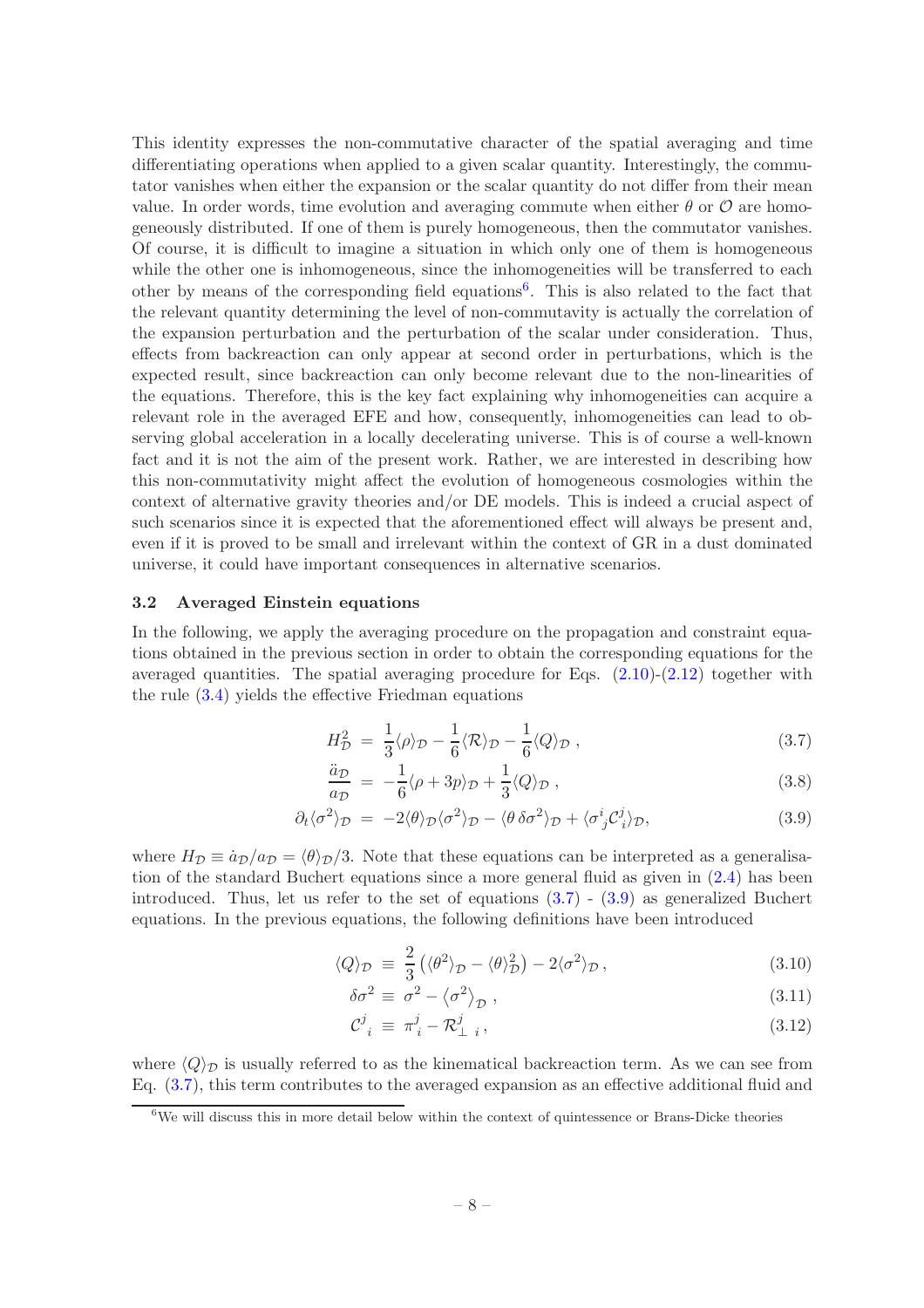this is why it has been suggested as a possible explanation for Dark Energy. Moreover, as we can conclude from its definition, the kinematical backreaction becomes more important as the expansion gets more inhomogeneous, which could eventually solve the coincidence problem because  $\langle Q \rangle_{\mathcal{D}}$  starts being relevant when structures start forming.

#### <span id="page-9-0"></span>3.3 Averaged continuity equation and integrability condition

We now obtain the averaged version of the continuity equation that will allow us to obtained the generalised integrability condition relating the kinematical backreaction and the average of the spatial scalar curvature. The averaging procedure applied to the continuity equation [\(2.16\)](#page-6-3) yields the following equation

$$
\partial_t \langle \rho \rangle_{\mathcal{D}} + \langle \theta \rangle_{\mathcal{D}} \langle \rho \rangle_{\mathcal{D}} + \langle \theta p \rangle_{\mathcal{D}} = \langle j \rangle_{\mathcal{D}} \tag{3.13}
$$

which obviously reduces to the standard averaged conservation of mass when only a dust fluid with  $p = j = 0$  is considered. If we now use the fact that

$$
\langle \theta p \rangle_{\mathcal{D}} = \langle \theta \rangle_{\mathcal{D}} \langle p \rangle_{\mathcal{D}} + \langle \theta (p - \langle p \rangle_{\mathcal{D}}) \rangle_{\mathcal{D}} = \langle \theta \rangle_{\mathcal{D}} \langle p \rangle_{\mathcal{D}} + \langle \theta \delta p \rangle_{\mathcal{D}} \tag{3.14}
$$

together with the vanishing of the averaged pressure perturbation  $\langle \delta p \rangle_{\mathcal{D}} = 0$ , the continuity equation can be alternatively written in the more familiar form

<span id="page-9-1"></span>
$$
\partial_t \langle \rho \rangle_{\mathcal{D}} + \langle \theta \rangle_{\mathcal{D}} \langle \rho + p \rangle_{\mathcal{D}} = - \langle \delta \theta \, \delta p \rangle_{\mathcal{D}} + \langle j \rangle_{\mathcal{D}} \tag{3.15}
$$

where one can clearly see the backreaction effects as a source coming from the non-commutativity of time evolution and averaging as well as the term  $\langle i \rangle_{\mathcal{D}}$ . Now that the averaged continuity equation has been obtained, we can combine equations  $(3.4)$ ,  $(3.7)$ ,  $(3.8)$  and  $(3.15)$  to obtain a generalized integrability condition relating  $\langle Q \rangle_{\mathcal{D}}$  and  $\langle \mathcal{R} \rangle_{\mathcal{D}}$  as follows

<span id="page-9-2"></span>
$$
\frac{1}{2a_{\mathcal{D}}^{6}} \Big[ \partial_{t} \left( a_{\mathcal{D}}^{6} \left\langle Q \right\rangle_{\mathcal{D}} \right) + a_{\mathcal{D}}^{4} \partial_{t} \left( a_{\mathcal{D}}^{2} \left\langle \mathcal{R} \right\rangle_{\mathcal{D}} \right) \Big] = - \left\langle \delta \theta \, \delta p \right\rangle_{\mathcal{D}} + \left\langle j \right\rangle_{\mathcal{D}}. \tag{3.16}
$$

This equation has no analogue in Newtonian dynamics or even in the case of GR. The two terms on the r.h.s. of [\(3.16\)](#page-9-2) are absent in dust universes geometrically described by GR. In this special case, [\(3.16\)](#page-9-2) becomes the usual integrability condition in standard averaging (see for instance equation (13b) in  $[26]$ ). However, either in the case of an arbitrary fluid, or modified gravity, the terms on the r.h.s. are non-zero, leading to very different behaviour with respect to GR when averaging is applied.

For instance, in the frame of perturbative backreaction [\[36](#page-25-9), [37](#page-25-10)], the non-zero contribution in the r.h.s. of [\(3.16\)](#page-9-2) would render calculations of the second-order contributions for the averaged spatial curvature  $\langle \mathcal{R} \rangle_{\mathcal{D}}$  more tortuous. In fact, unlike the standard GR and dust universe case, it would not suffice to know the kinematical backreaction  $\langle Q \rangle_{\mathcal{D}}^7$  $\langle Q \rangle_{\mathcal{D}}^7$  in order to determine directly the second-order contributions for  $\langle R \rangle_{\mathcal{D}}$  precisely due to the terms on the r.h.s. of [\(3.16\)](#page-9-2). Since the integrability condition is an exact relation valid to any order, calculations may be ultimately performed but at the expense of altering the standard procedure.

Another interesting novelty in this scenario is that in cases where the scalar curvature averages as that of a FLRW universe with  $\langle R \rangle_{\mathcal{D}} \propto a_{\mathcal{D}}^{-2}$  $\overline{\mathcal{D}}^2$  (vanishing r.h.s. of the integrability

<span id="page-9-3"></span> $\langle \langle Q \rangle_p$  can be proved to include only second-order contributions depending its expression only upon squares of first-order terms.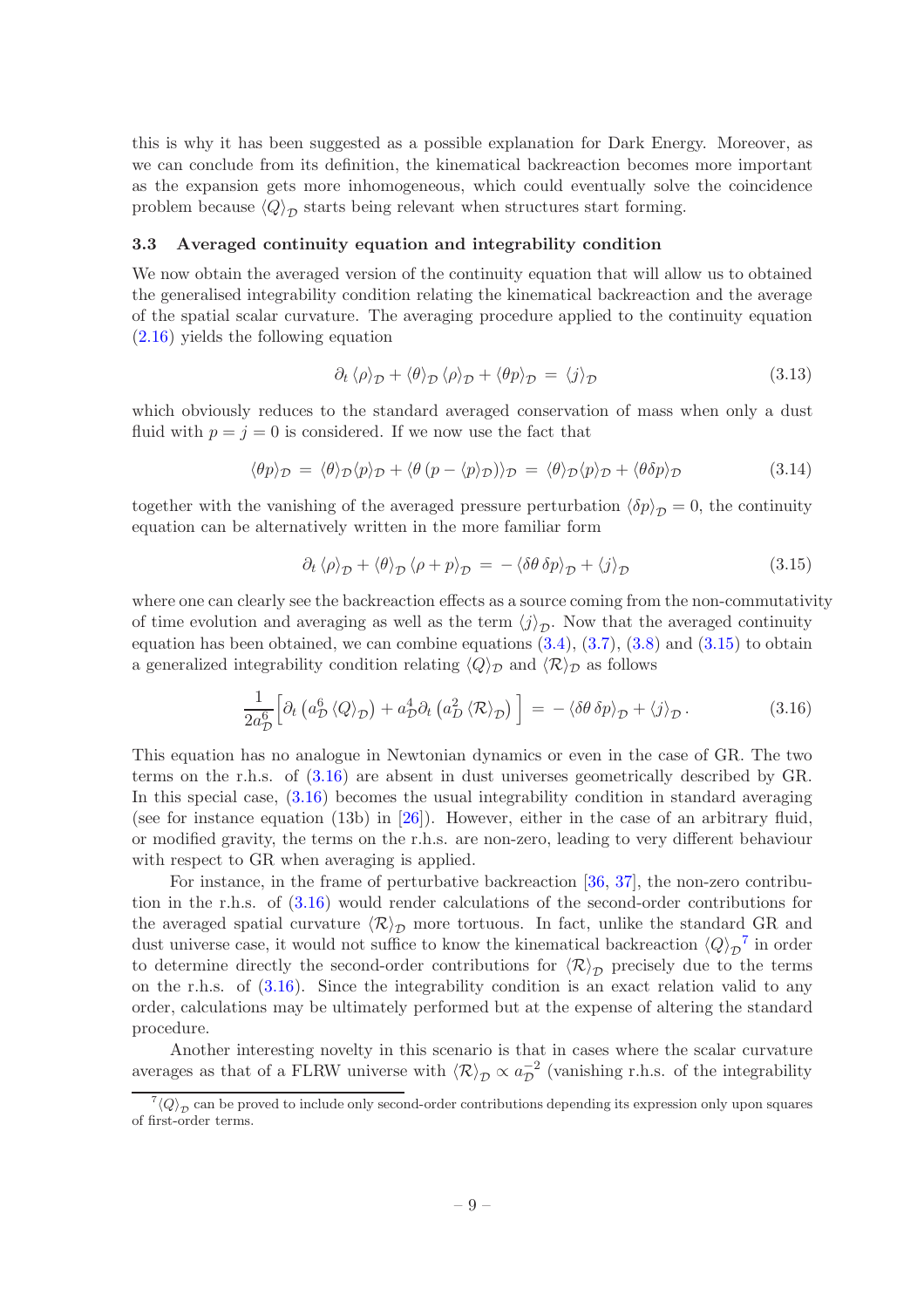condition), is that the kinematical backreaction must evolve as  $\langle \mathcal{Q} \rangle_{\mathcal{D}} \propto a_{\mathcal{D}}^{-6}$ , so it becomes quickly diluted as the universe expands. However, in our alternative scenario with the presence of an additional (effective) fluid, the integrability condition [\(3.16\)](#page-9-2) has a non-vanishing r.h.s. so that, even if the spatial curvature averages as that of a FLRW metric, the kinematical backreaction will still be sourced by the pressure perturbation, the momentum flux and the anisotropic stress so that it does not need to become quickly diluted. Even if the additional fluid behaves like a perfect fluid but has pressure perturbations, it will source the kinematical backreaction, as we shall see in more detail in next section.

Finally, it is worth mentioning the well-known fact that the averaged equations do not form a closed system so that some assumptions need to be made in order to compute the phenomenological consequences.

# <span id="page-10-0"></span>4 Averaging in extended cosmologies

In this section we apply the results obtained in the two previous sections to three classes of extended gravity theories: a dark energy model effectively described as a perfect fluid, a quintessence model and Brans-Dicke theories. We should remind one that in what follows we shall assume the standard matter fluid to be perfect, i.e.,  $q_{m\mu} = 0$  and  $\pi_{m\mu\nu} = 0$ .

# <span id="page-10-1"></span>4.1 Perfect fluid dark energy

Let us start by studying a universe with matter plus a dark energy component effectively characterized by a perfect fluid whose energy-momentum tensor is given by

$$
T_{\mu\nu}^{\text{DE}} = (\rho_{\text{DE}} + p_{\text{DE}})v_{\mu}v_{\nu} + p_{\text{DE}}g_{\mu\nu}.
$$
\n(4.1)

It is important to bear in mind that, in general, the comoving frame of dark energy will be different from that of the matter component and, thus,  $v_{\mu}$  will not necessarily coincide with the matter flow  $u_{\mu}$  that we are using for our foliation. In models for dark energy in the form of a perfect fluid is usually assumed that both matter and dark energy have the same background rest frame, i.e., that  $v_{\mu}^{(0)}(t) = u_{\mu}^{(0)}(t)$  at zeroth order and differences only appear as peculiar velocities. However, as argued in [\[44\]](#page-25-20), if dark energy was always decoupled from matter and the rest of components of the universe, there is no reason a priori to expect that both components will share a common rest frame even on the largest scales and a net coherent flow between them might exist. In any case, this coincidence of rest frames cannot be maintained at the level of perturbations and since we are precisely dealing with the inhomogeneous case, we need to be careful about this fact and take it into account by letting  $v_{\mu} \neq u_{\mu}$ . If the difference between both frames is characterised by  $w_{\mu} = v_{\mu} - u_{\mu}$ , the dark energy stress-energy tensor reads

$$
T_{\mu\nu}^{\text{DE}} = (\rho_{\text{DE}} + p_{\text{DE}})u_{\mu}u_{\nu} + p_{\text{DE}}g_{\mu\nu} + 2(\rho_{\text{DE}} + p_{\text{DE}})u_{(\mu}w_{\nu)} + (\rho_{\text{DE}} + p_{\text{DE}})w_{\mu}w_{\nu}.
$$
 (4.2)

As expected, even though dark energy is described by a perfect fluid, its stress-energy tensor acquires momentum flux and anisotropic stress contributions when expressed in the matter rest frame. It is also not surprising that for a cosmological constant-like fluid with  $p_{\text{DE}} =$  $-\rho_{\text{DE}}$ , the momentum flux and anisotropic stress vanish also in the matter rest frame.

Then, EFE read

$$
G_{\mu\nu} = 8\pi G \Big[ (\rho_m + \rho_{\text{DE}} + p_{\text{DE}}) u_{\mu} u_{\nu} + p_{\text{DE}} g_{\mu\nu} + 2q_{(\mu}^{\text{DE}} u_{\nu)} + \pi_{\mu\nu}^{\text{DE}} \Big], \tag{4.3}
$$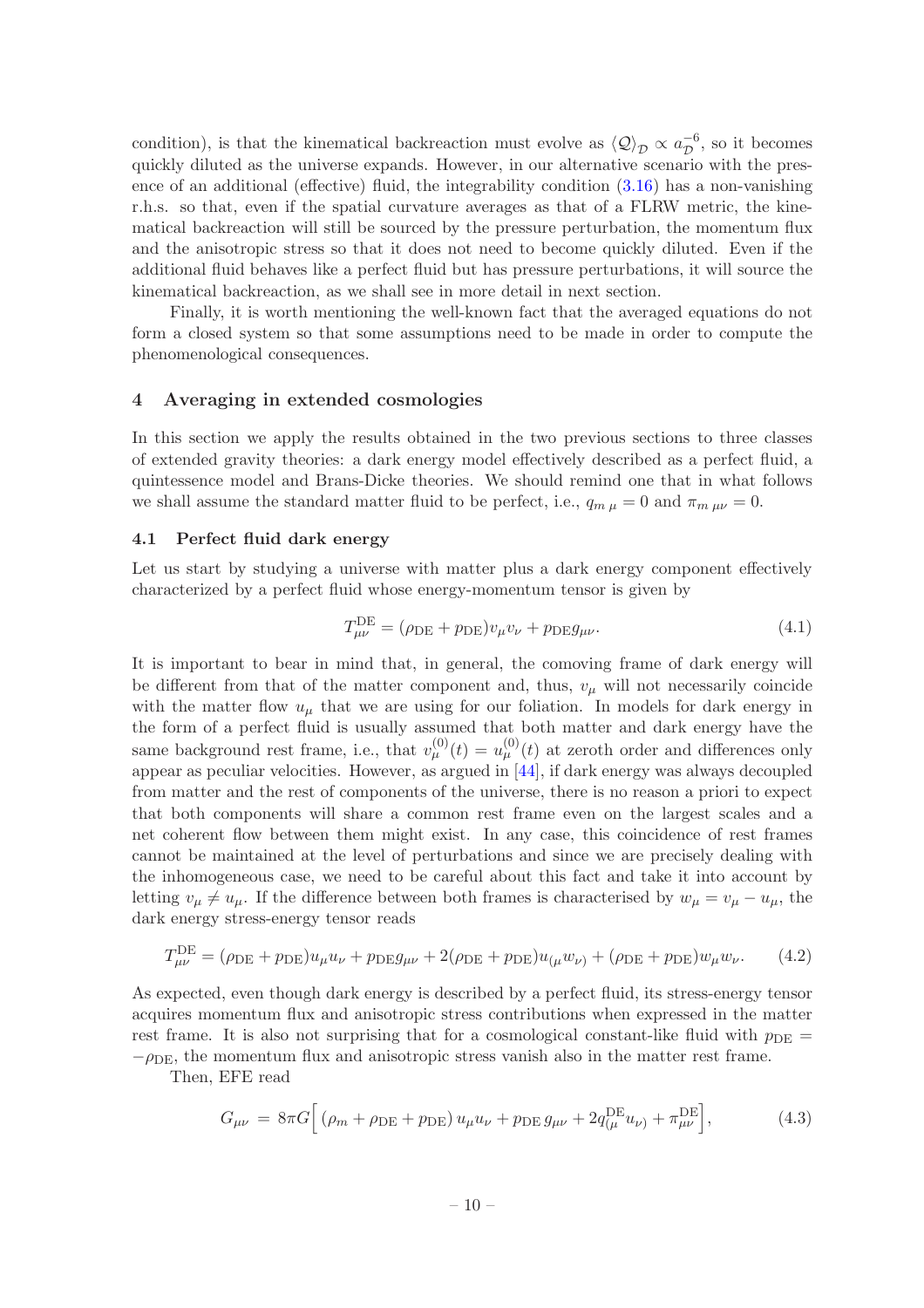with  $\nabla_{\mu}T_m^{\mu\nu} = 0 = \nabla_{\mu}T_{\text{DE}}^{\mu\nu}$ , i.e., the DE component does not interact with standard matter. Note that our congruence defining the time-like direction has been chosen to coincide with the matter flow, i.e.,  $u^{\mu}$  corresponds to the comoving frame with matter. Since matter is a pressureless fluid, one can have synchronous coordinates as the ones we are using because no pressure gradients will be generated for matter.

The corresponding averaged continuity equations for the two fluids become

$$
\partial_t \left\langle \rho_m \right\rangle_{\mathcal{D}} + \left\langle \theta \right\rangle_{\mathcal{D}} \left\langle \rho_m \right\rangle_{\mathcal{D}} = 0 \tag{4.4}
$$

$$
\partial_t \left\langle \rho_{\rm DE} \right\rangle_{\mathcal{D}} + \left\langle \theta \right\rangle_{\mathcal{D}} \left\langle \rho_{\rm DE} + p_{\rm DE} \right\rangle_{\mathcal{D}} = - \left\langle \delta \theta \, \delta p_{\rm DE} \right\rangle_{\mathcal{D}} + \left\langle j_{\rm DE} \right\rangle_{\mathcal{D}}. \tag{4.5}
$$

where the relation  $j_{\text{DE}} \equiv -\nabla^{\mu}q_{\mu}^{\text{DE}} + \pi_{\mu\nu}^{\text{DE}}\sigma^{\mu\nu}$  according to (2.[18\)](#page-6-5) has been used. At this stage let us mention that the continuity equation (2.[17\)](#page-6-3) renders a non trivial relation between the momentum flux and the spatial gradients of dark energy pressure. The orthogonal projection of the dark energy stress-energy conservation equations onto the 3-hypersurfaces is given by

$$
\hat{\nabla}_{\alpha} p_{\text{DE}} + \dot{q}_{\alpha}^{\text{DE}} + \frac{4}{3} \theta q_{\alpha}^{\text{DE}} + q_{\mu}^{\text{DE}} \sigma_{\alpha}^{\mu} + h_{\alpha}^{\nu} \nabla^{\mu} \pi_{\mu\nu}^{\text{DE}} = 0 \tag{4.6}
$$

showing the relation between non-vanishing momentum flux and anisotropic shear for dark energy and the existence of dark energy pressure gradients. In the most general case, there would be an acceleration term in this equation signalling that, even for a general perfect fluid in its rest frame, pressure gradients will deviate the fluid flow from being geodesic. However, it is worth stating once again that we are using the matter rest frame, so the acceleration of the frame is zero. It follows that for the dark energy component, we can see that pressure gradients are supported by momentum flux and anisotropic stresses. The integrability condition simplifies to

<span id="page-11-1"></span>
$$
\frac{1}{2a_{\mathcal{D}}^{6}} \Big[ \partial_{t} \left( a_{D}^{6} \left\langle Q \right\rangle_{\mathcal{D}} \right) + a_{D}^{4} \partial_{t} \left( a_{D}^{2} \left\langle \mathcal{R} \right\rangle_{\mathcal{D}} \right) \Big] = - \left\langle \delta \theta \, \delta p_{\mathrm{DE}} \right\rangle_{\mathcal{D}} + \left\langle j_{\mathrm{DE}} \right\rangle_{\mathcal{D}}. \tag{4.7}
$$

Notice that the r.h.s of the commutation relation only depends on dark energy quantities because the matter fluid is pressureless and we are using its rest frame. In both the dark energy continuity equation and commutation relations, the backreaction corrections are given in terms of the pressure perturbation of the DE component. In general, the pressure perturbation will encompass both an adiabatic contribution determined in terms of its adiabatic sound speed  $c_s^2$  and an entropic contribution. If we assume adiabaticity, the sound speed fully determines the clustering properties of the fluid <sup>[8](#page-11-0)</sup>. In most of the DE models the sound speed is close to 1, which makes its Jeans' scale larger than the Hubble scale so that DE clustering within the horizon does not occur. The underlying reason for this is that pressure will prevent gravitational collapse from being efficient and, therefore, the formation of structures. For these models, the corrections coming from backreaction are expected to be very small since they represent a second order correction with a very small perturbation on all sub-Hubble scales. However, certain extensions of the simplest DE models allow for a Jeans scale significantly smaller than the Hubble scale, like the K-essence models, so that DE can undergo a clustering process that might lead to non-trivial backreaction effects on

<span id="page-11-0"></span><sup>&</sup>lt;sup>8</sup>See however [\[45\]](#page-25-21) for a careful discussion about this point and the effects of DE with non-adiabatic sound speed. It is worth noting that the sound speed defined as  $\delta p/\delta \rho$  is a gauge-dependent quantity, but the well-defined and gauge independent sound speed is  $\delta p/\delta \rho|_{\text{restframe}}$ , i.e., the sound speed evaluated in the rest frame of the fluid and this is indeed the frame that we are using.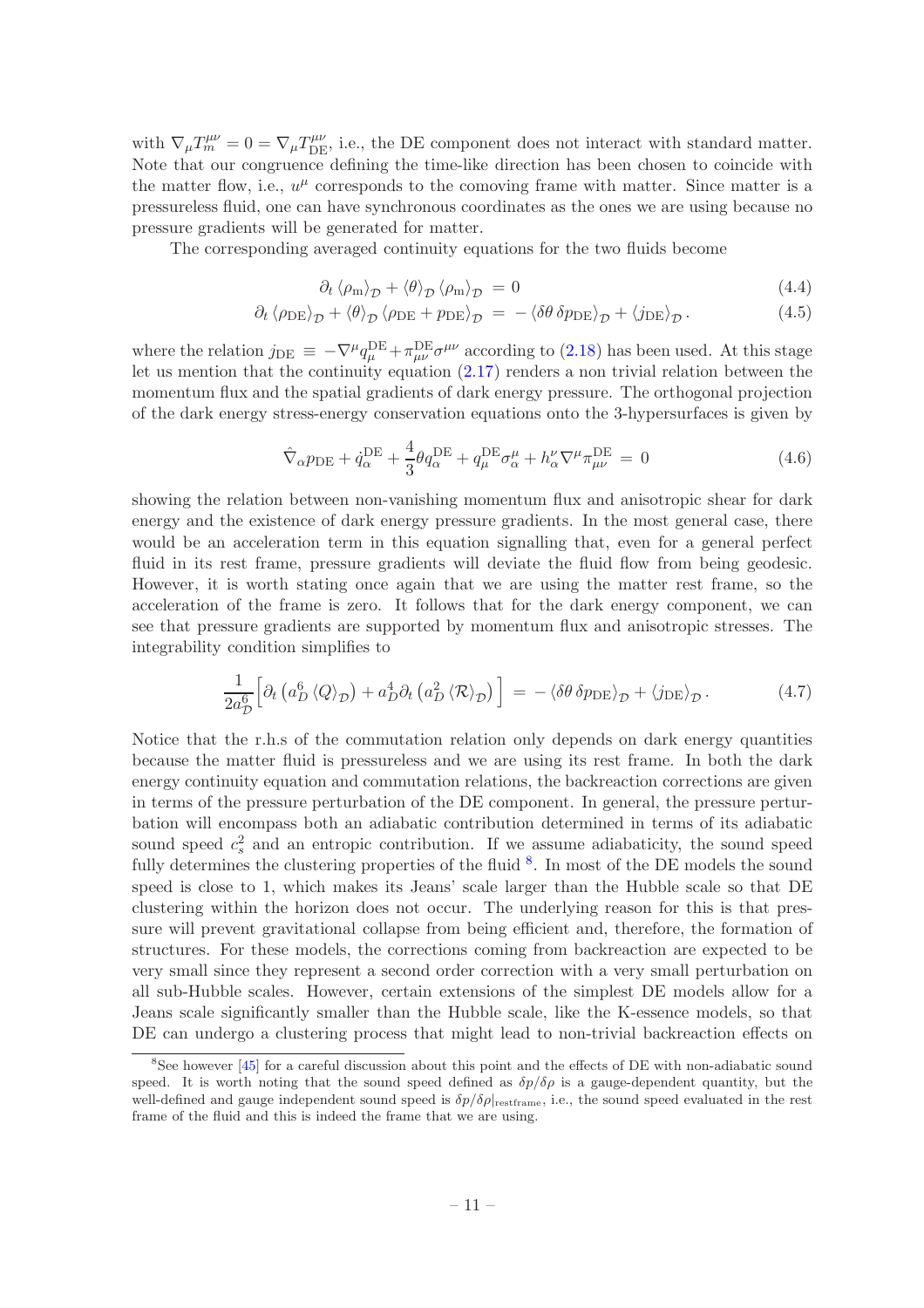the averaged evolution. In the previous discussion we have assumed adiabaticity, so that the sound speed fully characterises the DE perturbations. Of course, in more general frameworks with non-adiabatic perturbations or even imperfect fluids [\[46\]](#page-25-22), the conclusions will change and a more detailed study is required in order to determine the precise consequences extracted from the averaging procedure and how backreaction might affect the cosmological evolution in such cases. A common characterisation of the DE fluid is by means of a barotropic equation of state of the form  $p_{\text{DE}} = \omega \rho_{\text{DE}}$ . For an arbitrary equation of state parameter we have  $\langle p_{\text{DE}} \rangle_{\mathcal{D}} \neq \omega \langle \rho_{\text{DE}} \rangle_{\mathcal{D}}$  unless  $\omega$  is homogeneous. More specifically, one finds  $\langle p_{\text{DE}}\rangle_{\mathcal{D}} = \langle w\rangle_{\mathcal{D}} \langle \rho_{\text{DE}}\rangle_{\mathcal{D}} + \langle w\delta\rho_{\text{DE}}\rangle_{\mathcal{D}}$  or, equivalently  $\langle p_{\text{DE}}\rangle_{\mathcal{D}} = \langle w\rangle_{\mathcal{D}} \langle \rho_{\text{DE}}\rangle_{\mathcal{D}} + \langle \delta w \rho_{\text{DE}}\rangle_{\mathcal{D}}$ . Again, using the vanishing of the average perturbed quantities  $\langle \delta w \rangle_{\mathcal{D}} = \langle \delta \rho_{\text{DE}} \rangle_{\mathcal{D}} = 0$  we can alternatively write

$$
\langle p_{\text{DE}} \rangle_{\mathcal{D}} = \langle w \rangle_{\mathcal{D}} \langle \rho_{\text{DE}} \rangle_{\mathcal{D}} + \langle \delta w \delta \rho_{\text{DE}} \rangle_{\mathcal{D}} \tag{4.8}
$$

where we can clearly see how the averaged equation of state acquires a second order correction when the equation of state parameter and the energy density are both inhomogeneous. For the sake of simplicity and as commonly considered in the literature, we shall now study the case with homogeneous  $w$ , which can even be just a constant (for sufficiently low redshifts and close to −1) as it happens for the standard matter and radiation components. Under this assumption we have  $\langle p_{\text{DE}} \rangle_{\mathcal{D}} = \omega \langle \rho_{\text{DE}} \rangle_{\mathcal{D}}$  and the continuity equation [\(3.15\)](#page-9-1) now reads

$$
\partial_t \left\langle \rho_{\rm DE} \right\rangle_{\mathcal{D}} + 3(1+w)H_{\mathcal{D}} \left\langle \rho_{\rm DE} \right\rangle_{\mathcal{D}} = -\left\langle \delta\theta \,\delta p_{\rm DE} - j_{\rm DE} \right\rangle_{\mathcal{D}} , \tag{4.9}
$$

where we have used that  $\langle \theta \rangle_{\mathcal{D}} = 3H_{\mathcal{D}}$ . This equation resembles the usual continuity equation for a homogeneous perfect fluid with an external source, that might be interpreted as an interaction with the perturbations. If we assume constant equation of state parameter, the continuity equation can be formally solved by  $9$ 

$$
\langle \rho_{\rm DE} \rangle_{\mathcal{D}} = \rho_{\rm DE}^0 \, a_{\mathcal{D}}^{-3(1+w)} \left[ 1 - \int_{a_{\mathcal{D}}^0}^{a_{\mathcal{D}}} \tilde{a}_{\mathcal{D}}^{3(1+w)} \, \langle \delta \theta \, \delta p_{\rm DE} - j_{\rm DE} \rangle_{\mathcal{D}} \, \frac{\mathrm{d}\tilde{a}_{\mathcal{D}}}{\tilde{a}_{\mathcal{D}} \tilde{H}_{\mathcal{D}}} \right]. \tag{4.10}
$$

From this expression we can conclude that backreaction effects can *redress* the equation of state parameter for DE. There is even the potential effect of having an effective phantom dark energy equation of state, while the bare  $w$  is perfectly above the phantom divide line  $w = -1$ . In this regard, the possibility of dressing the cosmological parameters by means of backreaction effects was already suggested in  $[47]$ . Also in  $[48]$ , the effects of stochastic perturbations on the dark energy parameters were analysed and shown that could lead to statistical variations of a few percent in the determination of the dark energy density parameter.

If we assume a power-law evolution for the backreaction source term of the continuity equation<sup>[10](#page-12-1)</sup>, i.e.,  $\langle \delta \theta \, \delta p_{\text{DE}} - j_{\text{DE}} \rangle_{\mathcal{D}} \propto a_{\mathcal{D}}^m$ , we can write

<span id="page-12-2"></span>
$$
\langle \rho_{\text{DE}} \rangle_{\mathcal{D}} = \rho_{\text{DE}}^0 a_{\mathcal{D}}^{-3(1+w)} \left[ 1 + A a_{\mathcal{D}}^{3(1+w) + m - p} \right] \tag{4.11}
$$

<span id="page-12-0"></span><sup>&</sup>lt;sup>9</sup>It is also straightforward to obtain the analogous solution for the case with  $w = w(t)$ , but we prefer to neglect its possible time-dependence for simplicity.

<span id="page-12-1"></span><sup>&</sup>lt;sup>10</sup>As commented above, the system of averaged equations do not form a closed system. Here we get this difficulty around by assuming a specific form of some averaged quantities. Although the full validity or our ansatz should be justified on more theoretical or observational grounds, we feel that a power law evolution, being a common behaviour in cosmological scenarios, is a quite reasonable assumption and sufficient for our illustrative purposes.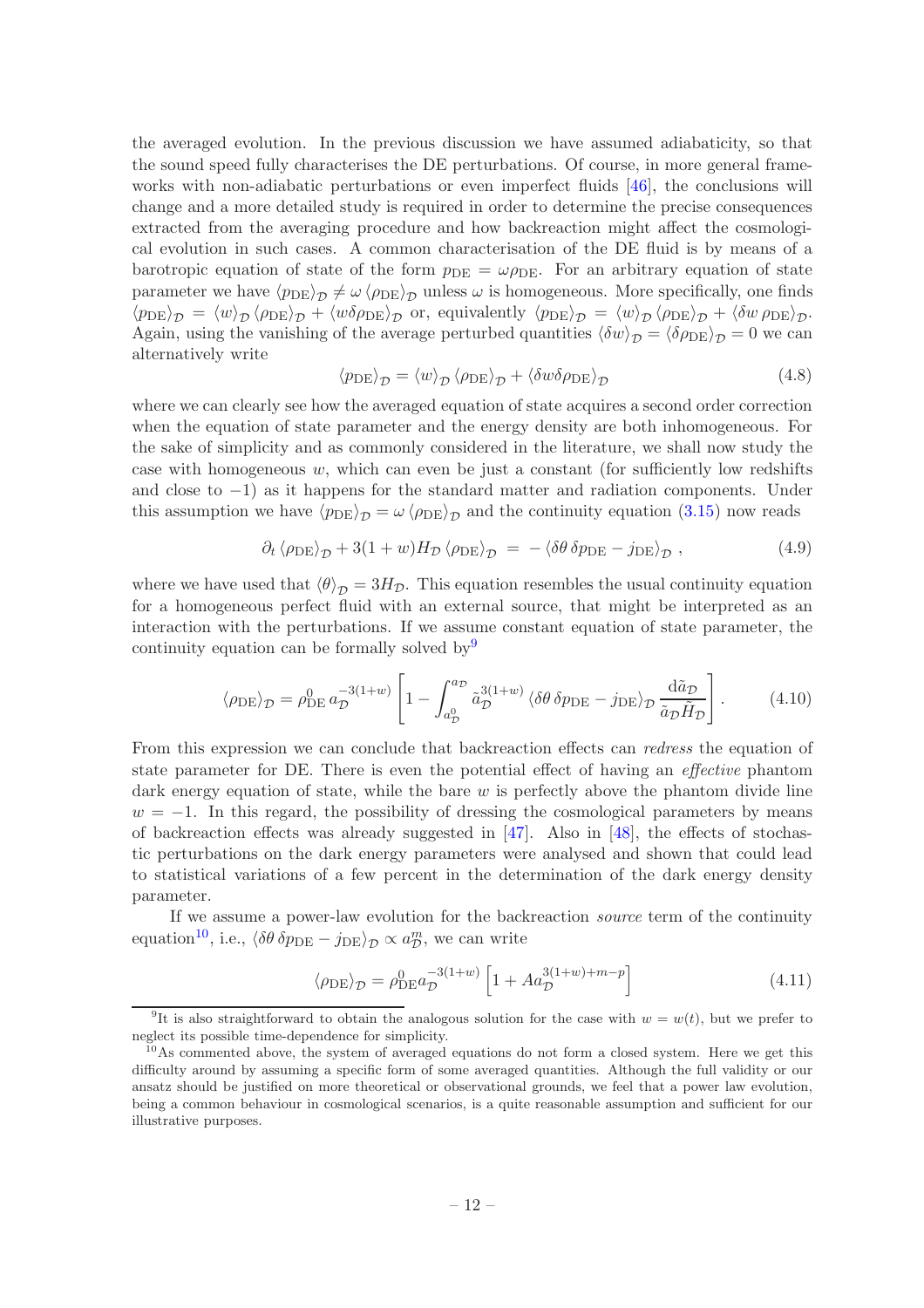where A is some constant amplitude and we have also assumed that  $H_{\mathcal{D}} \propto a_{\mathcal{D}}^p$ . Thus, the  $\frac{1}{2}$  backreaction correction in  $(4.11)$  will be increasing during the expansion of the universe, provided that  $3(1 + w) + m - p > 0$ . For a slowly rolling scalar field with  $w \simeq -1$ , the condition is approximately given by  $m > p$  or, equivalently,  $\langle \delta \theta \delta p_{\text{DE}} - j_{\text{DE}} \rangle_{\mathcal{D}}$  grows faster than the averaged expansion  $H_{\mathcal{D}}$ .

Let us finish our discussion of this scenario coming back to the integrability condition [\(4.7\)](#page-11-1) As already discussed, this integrability condition is modified with respect to the standard GR result in the presence of a matter component so that, even if the spatial curvature averages as that of a FLRW metric, the kinematical backreaction  $\langle Q \rangle_{\mathcal{D}}$  does not need to decay as  $a_{\mathcal{D}}^{-6}$  $\overline{\mathcal{D}}_{\!\!n}^{\mathbf{-0}}$ In fact, under the same assumption as before, i.e.,  $\langle \delta \theta \delta p_{DE} - j_{DE} \rangle_{\mathcal{D}} \propto a_{\mathcal{D}}^{m}$ , and  $H_{\mathcal{D}} \propto a_{\mathcal{I}}^{m}$  $_{\mathcal{D}}^{p}$ the integrability condition yields

<span id="page-13-1"></span>
$$
\langle Q \rangle_{\mathcal{D}} = C_1 a_{\mathcal{D}}^{m-p} + C_2 a_{\mathcal{D}}^{-6}
$$
\n(4.12)

with  $C_{1,2}$  some constants. We clearly see how the kinematical backreaction differs from the standard result given by the mode  $C_2$ . As in the averaged DE density, the correction in [\(4.12\)](#page-13-1) is determined by the ratio  $(\langle \delta \theta \delta p_{\rm DE} - j_{\rm DE} \rangle_{\mathcal{D}})/H_{\mathcal{D}}$  so that, whenever this ratio grows, the kinematical backreaction becomes more important as the universe expands.

#### <span id="page-13-0"></span>4.2 Quintessence

we will now consider a field theory model of DE based on a single scalar field minimally coupled to gravity and with a given potential. The total action for such theories supplemented with the usual Einstein-Hilbert term can be written as [\[5](#page-23-4)]

$$
S = \int d^4x \sqrt{-g} \left( \frac{1}{2}R - \frac{1}{2} \partial_\mu \phi \partial^\mu \phi - V(\phi) \right). \tag{4.13}
$$

The EFE for these theories are given by

$$
G_{\mu\nu} = \left( T_{\mu\nu}^{(m)} + T_{\mu\nu}^{Q} \right), \tag{4.14}
$$

where the quintessence field energy-momentum tensor and the field equation of motion become

$$
T_{\mu\nu}^{Q} = \partial_{\mu}\phi\,\partial_{\nu}\phi - g_{\mu\nu}\left[\frac{1}{2}\left(\partial\phi\right)^{2} + V(\phi)\right],\tag{4.15}
$$

and

$$
\Box \phi = \frac{\mathrm{d}V(\phi)}{\mathrm{d}\phi},\tag{4.16}
$$

respectively. Thus, whenever the potential is flat enough so that the field is slowly rolling down, the scalar field can drive a period of accelerated expansion.

The corresponding thermodynamical quantities for quintessence theories, including standard matter, become

<span id="page-13-2"></span>
$$
\rho \equiv T_{\mu\nu}u^{\mu}u^{\nu} = \rho_m + \frac{1}{2}\dot{\phi}^2 + \frac{1}{2}h^{\alpha\beta}\hat{\nabla}_{\alpha}\phi\hat{\nabla}_{\beta} + V(\phi)
$$
\n(4.17)

$$
p \equiv \frac{1}{3} T_{\mu\nu} h^{\mu\nu} = p_m + \frac{1}{2} \dot{\phi}^2 - \frac{1}{6} h^{\alpha\beta} \hat{\nabla}_{\alpha} \phi \hat{\nabla}_{\beta} - V(\phi)
$$
 (4.18)

$$
q_{\mu} \equiv -T_{\alpha\beta}h^{\alpha}_{\mu}u^{\beta} = -\dot{\phi}\hat{\nabla}_{\mu}\phi \tag{4.19}
$$

$$
\pi_{\mu\nu} \equiv T_{\alpha\beta} h^{\alpha}_{\langle\mu} h^{\beta}_{\nu\rangle} = \hat{T}_{\mu\nu} - p h_{\mu\nu} \quad , \quad \hat{T}_{\mu\nu} \equiv h^{\alpha}_{(\mu} h^{\beta}_{\nu)} T_{\alpha\beta} \tag{4.20}
$$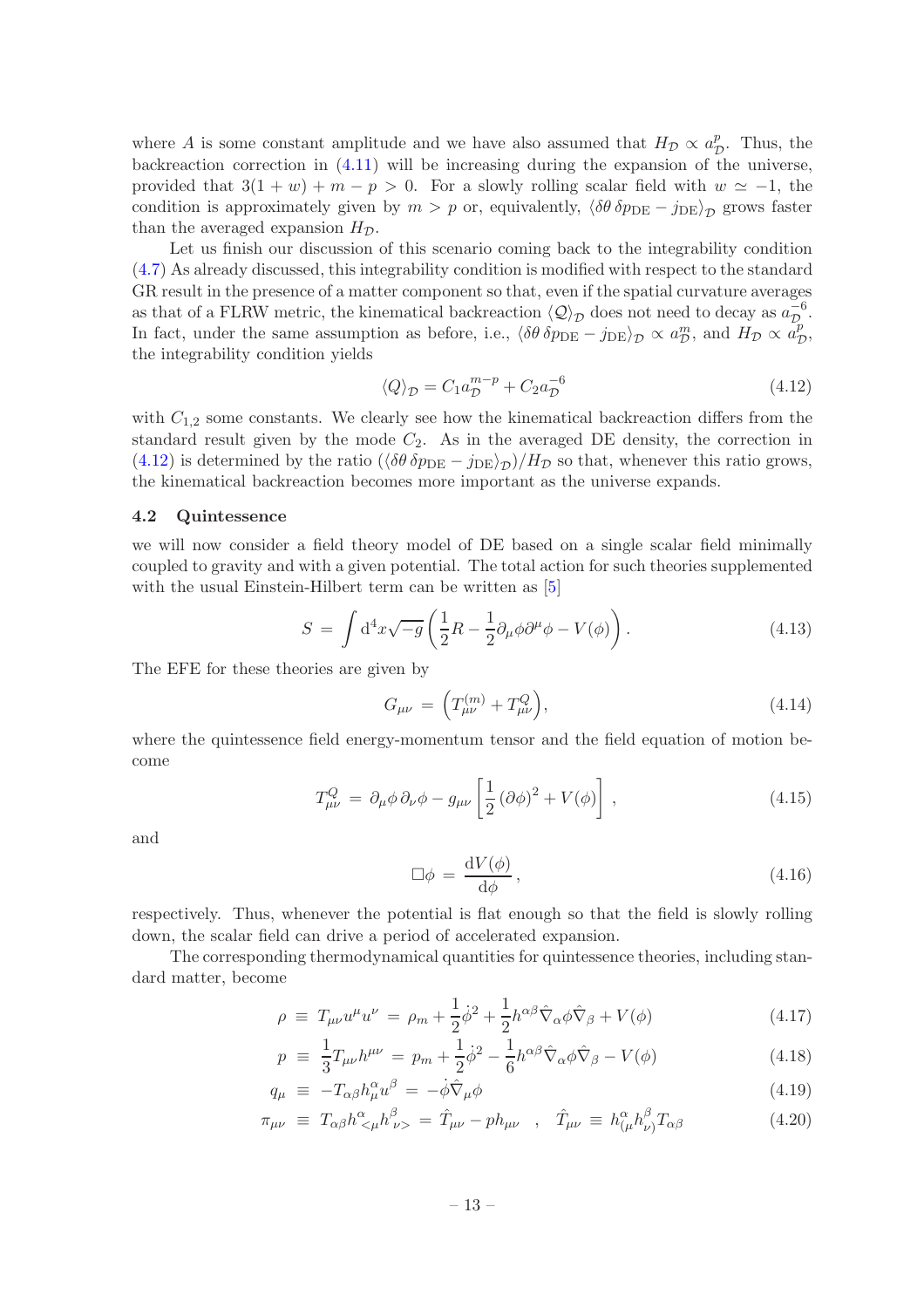where again the matter fluid has been assumed to be perfect, i.e.,  $q_{m\mu} = 0$  and  $\pi_{m\mu\nu} = 0$ . In the following we shall study the backreaction effects on the evolution of the scalar field on a given background metric. To that end, we shall first decompose the scalar field equation into covariant derivatives along the congruence  $u^{\mu}$  and those corresponding to the orthogonal 3-hypersurfaces as follows:

$$
\ddot{\phi} + \theta \dot{\phi} - h^{\alpha \beta} \hat{\nabla}_{\alpha} \hat{\nabla}_{\beta} \phi + V_{,\phi} = 0 \tag{4.21}
$$

If we take the average of this equation and make repeated use of the commutation relation, we obtain

<span id="page-14-0"></span>
$$
\partial_{tt} \langle \phi \rangle_{\mathcal{D}} + \langle \theta \rangle_{\mathcal{D}} \partial_t \langle \phi \rangle_{\mathcal{D}} + \langle V_{,\phi} \rangle_{\mathcal{D}} = \partial_t \langle \delta \theta \delta \phi \rangle_{\mathcal{D}} + \langle \theta \rangle_{\mathcal{D}} \langle \delta \theta \delta \phi \rangle_{\mathcal{D}} + \left\langle h^{\alpha \beta} \hat{\nabla}_{\alpha} \hat{\nabla}_{\beta} \phi \right\rangle_{\mathcal{D}}. \quad (4.22)
$$

In quintessence models, DE is ascribed to the evolution of the homogeneous scalar field. This actually means neglecting all the terms on the r.h.s. of the above equation for the field evolution. However, we can see that inhomogeneous perturbations will source the homogeneous evolution through the r.h.s of this equation. If we look at the averaged equation [\(4.22\)](#page-14-0), we see that the mean value of  $\phi$  will evolve in the same manner as the homogeneous mode if and only if the terms on the r.h.s of this equation are negligible. This is indeed the condition for the consistency of considering a pure homogeneous field, since only under such circumstances one can guarantee that  $\phi(t)$  evolves in the same way as  $\langle \phi \rangle_{\mathcal{D}}$ . An alternative way of rewriting [\(4.22\)](#page-14-0) yields

<span id="page-14-1"></span>
$$
\partial_t \left( \partial_t \left\langle \phi \right\rangle_{\mathcal{D}} - \left\langle \delta \theta \delta \phi \right\rangle_{\mathcal{D}} \right) + \left\langle \theta \right\rangle_{\mathcal{D}} \left( \partial_t \left\langle \phi \right\rangle_{\mathcal{D}} - \left\langle \delta \theta \delta \phi \right\rangle_{\mathcal{D}} \right) + \left\langle V_{,\phi} \right\rangle_{\mathcal{D}} = \left\langle h^{\alpha \beta} \hat{\nabla}_{\alpha} \hat{\nabla}_{\beta} \phi \right\rangle_{\mathcal{D}}. \quad (4.23)
$$

In the usual case of quintessence models without taking care of the averaging, the field remains approximately frozen as long as its mass (determined by the potential) is smaller than the expansion. However, provided one ignores the r.h.s of [\(4.23\)](#page-14-1), i.e., one assumes a homogeneous field, and the potential is much smaller than the expansion (slow-roll condition), what one actually finds is

$$
\partial_t \left[ a_{\mathcal{D}}^3 \left( \partial_t \left\langle \phi \right\rangle_{\mathcal{D}} - \left\langle \delta \theta \delta \phi \right\rangle_{\mathcal{D}} \right) \right] = 0 \tag{4.24}
$$

where we have used that  $\langle \theta \rangle_{\mathcal{D}} = 3 \partial_t a_{\mathcal{D}}/a_{\mathcal{D}}$ . Thus, the averaged field evolves as

$$
\langle \phi \rangle_{\mathcal{D}} \simeq \phi_0 + \int \frac{\langle \delta \theta \, \delta \phi \rangle_{\mathcal{D}}}{a_{\mathcal{D}} H_{\mathcal{D}}} da_{\mathcal{D}},\tag{4.25}
$$

where  $\phi_0$  is the usual constant mode and we have neglected the decaying mode<sup>[11](#page-14-2)</sup>. As was also found in the previous section, the evolution of the averaged field possesses a contribution that depends on the ratio  $\frac{\langle \delta \theta \delta \phi \rangle_{\mathcal{D}}}{a_{\mathcal{D}}H_{\mathcal{D}}}$ . Thus, although this correction is second order in perturbations and consequently its amplitude is expected to be small, such correction can grow as the universe expands and eventually it may take over the evolution of  $\langle \phi \rangle_{\mathcal{D}}$ .

Let us now assume that the previously discussed conditions are fulfilled and consider a homogeneous quintessence field of the form  $\phi = \phi(t) = \langle \phi \rangle_{\mathcal{D}}$ . For this scenario, expressions

<span id="page-14-2"></span><sup>&</sup>lt;sup>11</sup>The mode we are neglecting evolves as  $\int a_D^{-3} dt$  which can be a growing mode in some scenarios, but decays for the usual radiation and matter dominated epochs.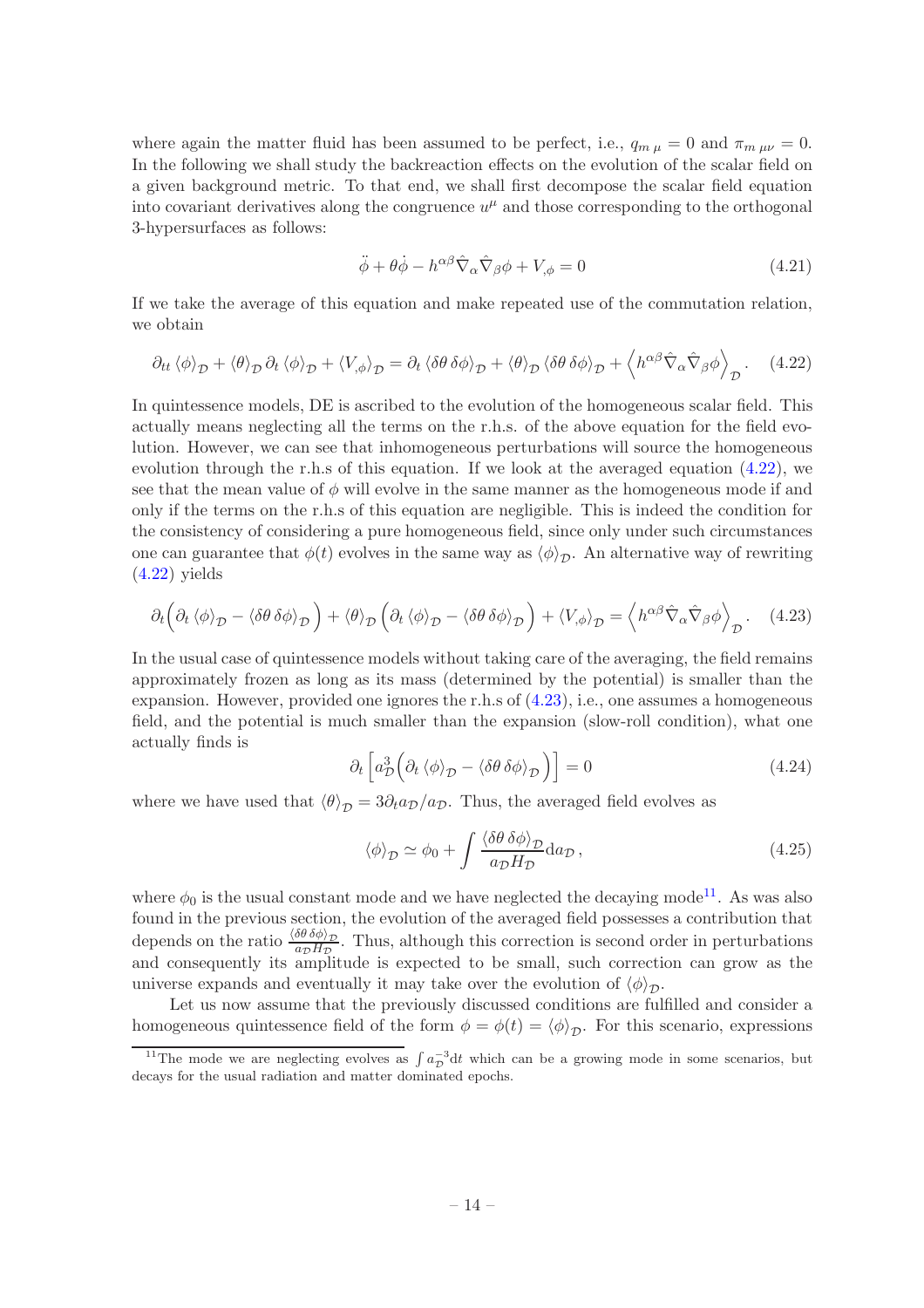$(4.18)-(4.20)$  $(4.18)-(4.20)$  $(4.18)-(4.20)$  become

<span id="page-15-1"></span>
$$
p = p_m + \frac{1}{2} (\partial_t \phi)^2 - V(\phi) \,, \tag{4.26}
$$

$$
q_{\mu} = 0, \qquad (4.27)
$$

$$
\pi^{\mu\nu} = g^{\mu\nu} \left[ \frac{1}{2} (\partial_t \phi)^2 - V(\phi) \right], \qquad (4.28)
$$

and accordingly  $\pi^{\mu\nu}\sigma_{\mu\nu} = 0$  and the expression [\(2.18\)](#page-6-5) is identically zero. Then, the integrability condition [\(3.16\)](#page-9-2) reduces to

$$
\frac{1}{2a_{\mathcal{D}}^{6}}\left[\partial_{t}\left(a_{\mathcal{D}}^{6}\langle Q\rangle_{\mathcal{D}}\right)+a_{\mathcal{D}}^{4}\partial_{t}\left(a_{\mathcal{D}}^{2}\langle\mathcal{R}\rangle_{\mathcal{D}}\right)\right]=-\langle\theta\,\delta p_{m}\rangle_{\mathcal{D}},\tag{4.29}
$$

where we have used that the only contribution to the r.h.s. of the previous equation corresponds to the perturbation in the matter pressure term (which vanishes for dust matter) according to [\(4.26\)](#page-15-1) under the aforementioned assumption of the homogeneous scalar field. Thus, the previous relation proves how the standard integrability condition is recovered in homogeneous quintessence scenarios whenever  $\delta p_m$  is negligible. In conclusion, for quintessence models we have seen that thanks to the minimal coupling between gravity and the scalar fields, homogenous scalar fields do not contribute to the averaged equations. This will no longer be true for theories where the scalar field couples non-minimally, as we show in the next section. However, it is important to keep in mind that homogenous fields are consistent only under the assumptions discussed above.

# <span id="page-15-0"></span>4.3 Brans-Dicke theories

The action for these theories can be written as [\[9](#page-23-8)]

<span id="page-15-2"></span>
$$
S = \frac{1}{2} \int d^4x \sqrt{-g} \left[ \phi R - \frac{\omega_0}{\phi} \partial_\mu \phi \partial^\mu \phi \right] + S_M[g_{\mu\nu}; \psi], \tag{4.30}
$$

where  $S_M$  represents the action corresponding to the matter fields  $\psi$  and  $\omega_0$  is a constant. Note that one of the main differences in [\(4.30\)](#page-15-2) with regards to the GR counterpart lies in the fact that the gravitational constant is in fact non-constant but depends upon the scalar field  $\phi$ . The latter contributes to the Lagrangian density with its own kinetic term. In addition, it can be shown that the evolution of the scalar field has as a source term coming from the trace of the matter stress-energy tensor. Thus, the scalar field depends on the mass distribution and consequently the gravitational *constant* also does [\[10](#page-23-12)]. In the Jordan frame, the modified field equations for Brans-Dicke theories can be written as

$$
G_{\mu\nu} = 8\pi G \left( \frac{T_{\mu\nu}^{(m)}}{\phi} + T_{\mu\nu}^{(\phi)} \right) , \qquad (4.31)
$$

where

$$
T_{\mu\nu}^{(\phi)} = \frac{\omega_0}{\phi^2} \left( \nabla_{\mu}\phi \nabla_{\nu}\phi - \frac{1}{2}g_{\mu\nu}\nabla^{\sigma}\phi \nabla_{\sigma}\phi \right) + \frac{\nabla_{\mu}\nabla_{\nu}\phi - g_{\mu\nu}\Box\phi}{\phi} , \qquad (4.32)
$$

and the equation of motion for  $\phi$  can be written as

<span id="page-15-3"></span>
$$
\Box \phi = -\frac{\rho_m - 3p_m}{2\omega_0 + 3}.\tag{4.33}
$$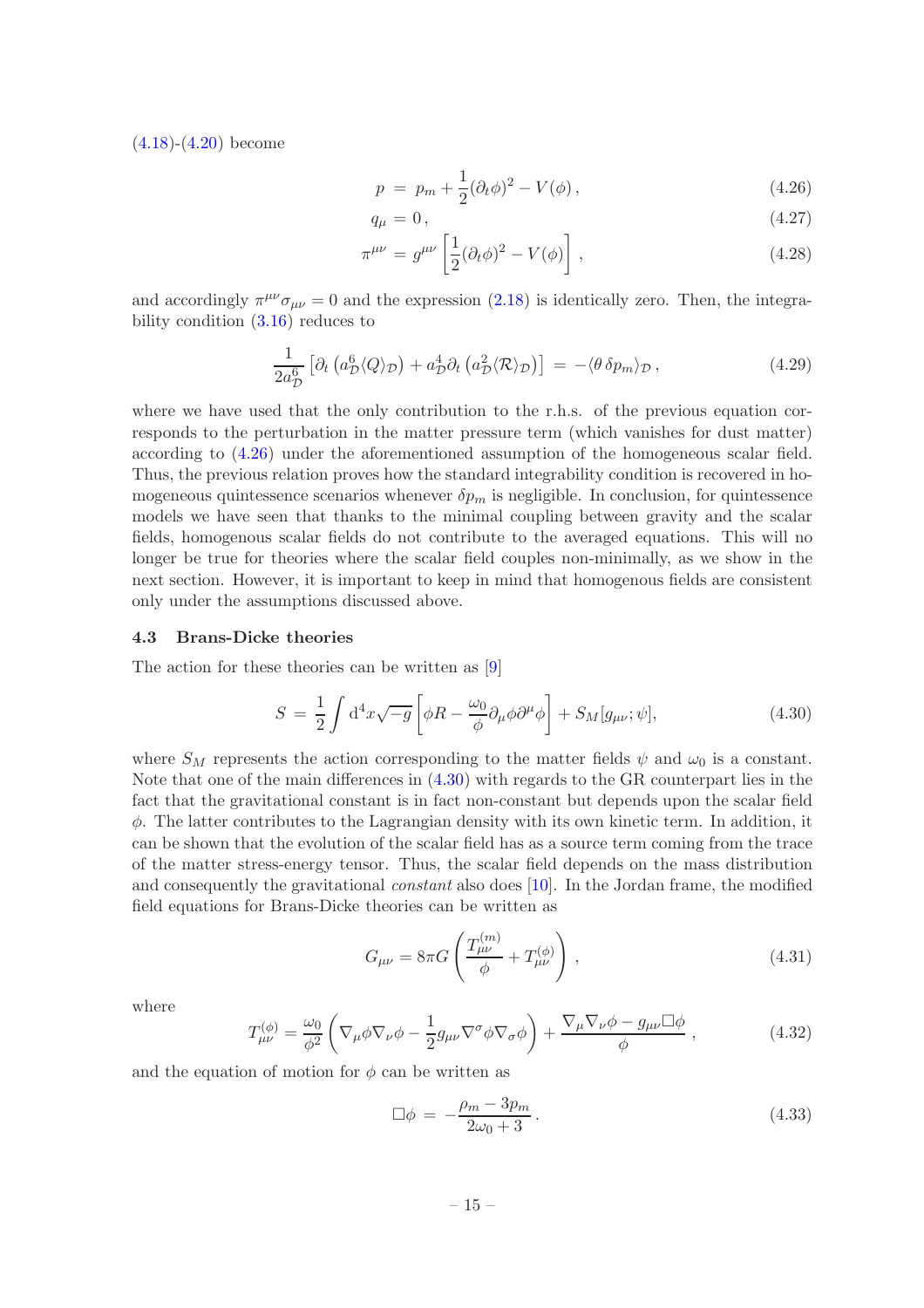For those theories one can calculate  $\rho$ ,  $p$ ,  $q^{\mu}$  and  $\pi^{\mu\nu}$  as follows

<span id="page-16-0"></span>
$$
\rho \equiv T_{\mu\nu} u^{\mu} u^{\nu} = \frac{\rho_m}{\phi} + \frac{\omega_0}{\phi^2} \left[ \dot{\phi}^2 + \frac{1}{2} (\partial \phi)^2 \right] + \frac{1}{\phi} \left( \ddot{\phi} + \Box \phi \right)
$$
(4.34)

$$
p \equiv \frac{1}{3}T_{\mu\nu}h^{\mu\nu} = \frac{p_m}{\phi} + \frac{\omega_0}{\phi^2} \left[ h^{\mu\nu}\hat{\nabla}_{\mu}\phi\hat{\nabla}_{\nu}\phi - \frac{3}{2}(\partial\phi)^2 \right] + \frac{1}{3\phi} \left( -2\Box\phi + \ddot{\phi} \right) \tag{4.35}
$$

$$
q_{\mu} \equiv -T_{\alpha\beta}h^{\alpha}_{\mu}u^{\beta} = -\frac{\omega_0}{\phi^2} \left[ \dot{\phi}\hat{\nabla}_{\mu}\phi \right] - \frac{1}{\phi}h^{\alpha}_{\mu}u^{\beta}\nabla_{\beta}\left(h^{\gamma}_{\alpha}\nabla_{\gamma}\phi\right)
$$
(4.36)

$$
\pi_{\mu\nu} \equiv T_{\alpha\beta} h^{\alpha}_{\ \langle\mu} h^{\beta}_{\ \nu\rangle} = \hat{T}_{\mu\nu} - p h_{\mu\nu} \ , \quad \hat{T}_{\mu\nu} \equiv h^{\alpha}_{(\mu} h^{\beta}_{\nu)} T_{\alpha\beta} \,. \tag{4.37}
$$

Analogously to the procedure sketched in the previous section, let us first decompose the scalar field equation [\(4.33\)](#page-15-3) yielding

$$
\ddot{\phi} + \theta \dot{\phi} - h^{\alpha \beta} \hat{\nabla}_{\alpha} \hat{\nabla}_{\beta} \phi - \frac{1}{2\omega_0 - 3} (\rho_m - 3p_m) = 0 \tag{4.38}
$$

By averaging this equation and making repeated use of the commutation relation, we obtain

$$
\partial_{tt} \langle \phi \rangle_{\mathcal{D}} + \langle \theta \rangle_{\mathcal{D}} \partial_t \langle \phi \rangle_{\mathcal{D}} = \frac{1}{2\omega_0 - 3} \langle \rho_m - 3p_m \rangle_{\mathcal{D}} + \partial_t \langle \delta \theta \delta \phi \rangle_{\mathcal{D}} + \langle \theta \rangle_{\mathcal{D}} \langle \delta \theta \delta \phi \rangle_{\mathcal{D}} + \left\langle h^{\alpha \beta} \hat{\nabla}_{\alpha} \hat{\nabla}_{\beta} \phi \right\rangle_{\mathcal{D}}.
$$
\n(4.39)

This equation is essentially the same as we obtained for the quintessence case with the additional matter-dependent term. However, since this extra term in the local equations determined by the matter fluid is simply the trace of its stress-energy tensor, it contributes a linear term in the corresponding thermodynamic quantities (i.e.,  $\rho_m$  and  $p_m$ ) and, consequently, the consistency conditions that one needs to consider for a homogeneous field are the same as for quintessence as well as the correction introduced by backreaction effects.

As a first step in understanding the effect of Brans-Dicke fields when subjected to averaging, let us consider a homogeneous field  $\phi = \phi(t)$  analogously as we did in [4.2.](#page-13-0) In this scenario, expressions [\(4.35\)](#page-16-0) and [\(4.36\)](#page-16-0) become

$$
p = \frac{p_m}{\phi} + \frac{\omega_0}{2} \frac{\dot{\phi}^2}{\phi^2} + \frac{1}{3\phi} \left( \frac{2\rho_m}{2\omega_0 + 3} + \ddot{\phi} \right) , \qquad (4.40)
$$

$$
q_{\mu} = 0, \t\t(4.41)
$$

and  $\pi^{\mu\nu}$  contracted with  $\sigma_{\mu\nu}$  leads to

<span id="page-16-1"></span>
$$
\pi^{\mu\nu}\sigma_{\mu\nu} = -\frac{1}{2\phi}\partial_t\phi\,\sigma^{ij}\partial_t g_{ij} \tag{4.42}
$$

Therefore the first term on the r.h.s. of [\(3.16\)](#page-9-2) becomes

$$
\langle \theta p \rangle_{\mathcal{D}} - \langle \theta \rangle_{\mathcal{D}} \langle p \rangle_{\mathcal{D}} = -\frac{2}{3(2\omega_0 + 3)\phi} \langle \theta \rangle_{\mathcal{D}} \langle \rho_m \rangle_{\mathcal{D}} + \left\langle \left( \frac{2\rho_m \theta}{3(2\omega_0 + 3)\phi} \right) \right\rangle_{\mathcal{D}} - \frac{1}{\phi} \left( \langle \theta p_m \rangle_{\mathcal{D}} - \langle \theta \rangle_{\mathcal{D}} \langle p_m \rangle_{\mathcal{D}} \right) = \frac{-1}{3\phi(2\omega_0 + 3)} \Big[ \left[ \partial_t, \langle \rangle_{\mathcal{D}} \right] \left( 2\rho_m + 3(2\omega_0 + 3) p_m \right) \Big]. \tag{4.43}
$$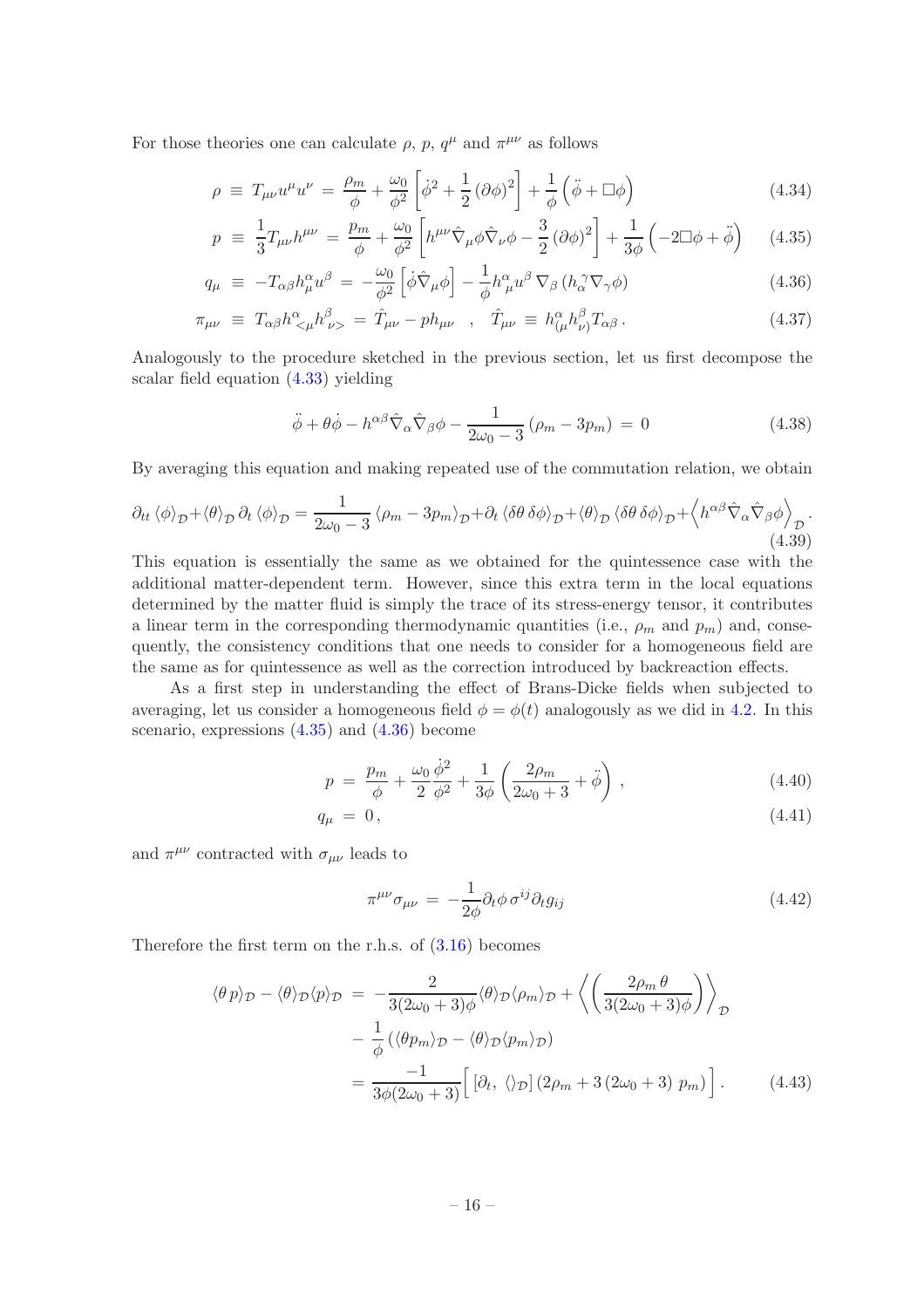Departing from the last result and  $(4.42)$ , the integrability condition  $(3.16)$  yields

$$
\frac{1}{2a_{\mathcal{D}}^{6}}\left[\partial_{t}\left(a_{\mathcal{D}}^{6}\langle Q\rangle_{\mathcal{D}}\right)+a_{\mathcal{D}}^{4}\partial_{t}\left(a_{\mathcal{D}}^{2}\langle\mathcal{R}\rangle_{\mathcal{D}}\right)\right]=\frac{-1}{3\phi(2\omega_{0}+3)}\left[\left[\partial_{t},\left\langle\rangle_{\mathcal{D}}\right](2\rho_{m}+3\left(2\omega_{0}+3\right)\,p_{m}\right)\right]
$$
\n
$$
-\frac{1}{2\phi}\partial_{t}\phi\left\langle\sigma^{ij}\partial_{t}g_{ij}\right\rangle_{\mathcal{D}}\tag{4.44}
$$

This relation proves how the standard integrability condition is not recovered when a homogeneous scalar field is present provided the matter density and pressure, the metric tensor and  $\sigma_{ij}$  are inhomogeneous. Thus we see how, unlike the results for quintessence, the Brans-Dicke non-minimal coupling between gravity and the scalar field provides significant differences with respect to standard averaging in GR.

## <span id="page-17-0"></span>5 Towards the Einstein frame: conformal transformations

Let us consider again the action  $(4.30)$  including now a potential term for the scalar field,

<span id="page-17-1"></span>
$$
S_{BD} = \int d^4x \sqrt{-g} \left[ \phi R - \frac{\omega_0}{\phi} g^{\mu\nu} \nabla_\mu \phi \nabla_\nu \phi - V(\phi) + 2\mathcal{L}_m \right] \,. \tag{5.1}
$$

where  $\omega_0$  is a constant. The action [\(5.1\)](#page-17-1) represents the gravitational action of non-minimally coupling scalar-tensor theories expressed in the so-called Jordan frame. Thus, the field equations are obtained by varying the action  $(5.1)$  with respect to the metric tensor  $g_{\mu\nu}$  and the scalar field  $\phi$ ,

$$
R_{\mu\nu} - \frac{1}{2}g_{\mu\nu}R = \frac{1}{\phi}T_{\mu\nu}^{(m)} + \frac{\omega_0}{\phi^2} \left[ \nabla_{\mu}\phi\nabla_{\nu}\phi - \frac{1}{2}g_{\mu\nu}\nabla^{\sigma}\phi\nabla_{\sigma}\phi \right] + \frac{1}{\phi}(\nabla_{\mu}\nabla_{\nu}\phi - g_{\mu\nu}\Box\phi) - \frac{1}{2}g_{\mu\nu}V(\phi) ,
$$
  

$$
(2\omega_0 + 3)\Box\phi = T^{(m)} + \phi\frac{dV(\phi)}{d\phi} - 2V(\phi) .
$$
 (5.2)

The action [\(5.1\)](#page-17-1) can then be rewritten in the so-called Einstein frame by applying the following conformal transformation,

<span id="page-17-4"></span>
$$
g_{E\mu\nu} = \Omega^2 g_{\mu\nu}, \quad \text{where} \quad \Omega^2 = \phi \;, \tag{5.3}
$$

which cancels the non-minimally coupling term of the action  $(5.1)$  leading to

<span id="page-17-2"></span>
$$
S_E = \int d^4x \sqrt{-g_E} \left[ R_E - \frac{2\omega_0 + 3}{2\phi^2} \partial_\mu \phi \partial^\mu \phi - \frac{V(\phi)}{\phi^2} + \frac{2}{\phi^2} \mathcal{L}_{Em} \right] \,. \tag{5.4}
$$

where the subscript  $E$  refers to the Einstein frame whereas the matter Lagrangian is given by  $\mathcal{L}_{Em} = \mathcal{L}_m (\phi, g_{E\mu\nu})$ . In order to simplify the action [\(5.4\)](#page-17-2), the scalar field can be redefined as  $\phi = e^{\varphi/\sqrt{3+2\omega_0}}$ , which yields

<span id="page-17-3"></span>
$$
S_E = \int d^4x \sqrt{-g_E} \left[ R_E - \frac{1}{2} \partial_\mu \varphi \partial^\mu \varphi - U(\varphi) + 2\alpha(\varphi) \mathcal{L}_{Em} \right] , \qquad (5.5)
$$

where  $\alpha(\varphi) = \frac{1}{\phi(\varphi)^2}$  and  $U(\varphi) = e^{\varphi/\sqrt{3+2\omega_0}} V(\phi(\varphi))$ , whereas the field equations are transformed as

$$
R_{E\mu\nu} - \frac{1}{2}g_{E\mu\nu}R_E = T_{\mu\nu} \,, \tag{5.6}
$$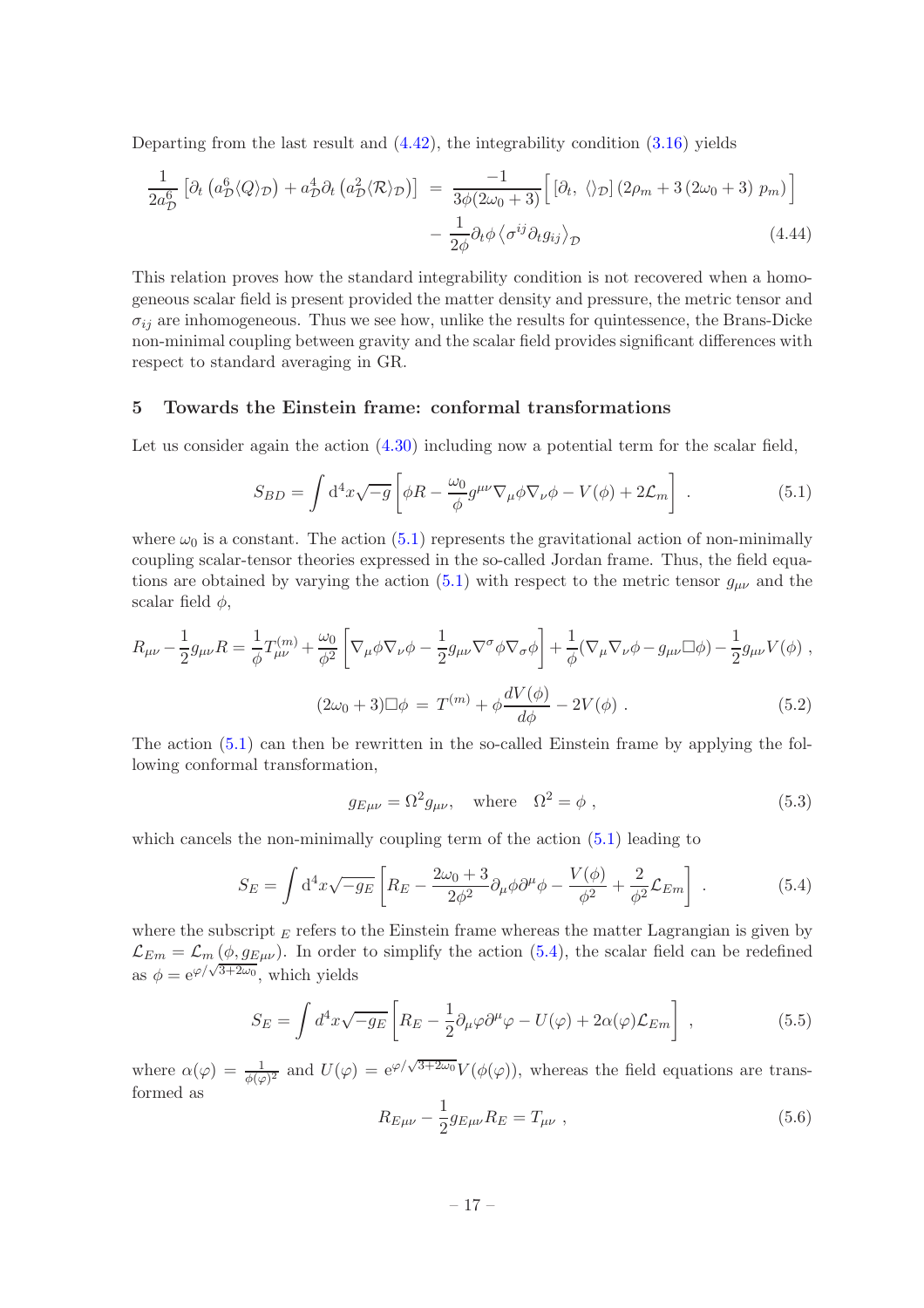$$
\Box \varphi - \frac{dU(\varphi)}{d\varphi} = -2 \frac{\delta(\alpha(\varphi)\mathcal{L}_{Em})}{\delta \varphi} , \qquad (5.7)
$$

where  $T_{\mu\nu} = T_{\mu\nu}^{(\varphi)} + \alpha(\varphi) T_{E\mu\nu}^{(m)}$ , and

$$
T_{E\mu\nu}^{(m)} = \frac{-2}{\sqrt{-g_E}} \frac{\delta \mathcal{L}_{Em}}{\delta g_E^{\mu\nu}}
$$
(5.8)

$$
T_{\mu\nu}^{(\varphi)} = \frac{-2}{\sqrt{-g_E}} \frac{\delta S_{\varphi}}{\delta g_E^{\mu\nu}} = \partial_{\mu}\varphi \partial_{\nu}\varphi - g_{E\mu\nu} \left(\frac{1}{2} \partial_{\sigma}\varphi \partial^{\sigma}\varphi + U(\varphi)\right)
$$
(5.9)

Then, we can implement the averaging procedure in the framework of the action [\(5.5\)](#page-17-3) by following the same procedure as in previous sections.

#### <span id="page-18-0"></span>5.1 Averaging procedure in the Einstein frame

From now on, we explore the averaging procedure for the action [\(5.5\)](#page-17-3), so the subscript  $E$  is omitted for clearness. As usual, we assume a set of observers described by a unitary timelike 4-velocity vector  $u^{\mu}$ . Let us consider the energy constraint, the momentum constraint and the Raychaudhuri equations [\(3.7-3.9\)](#page-8-2) and define the total energy-momentum tensor as  $T_{\mu\nu} = T_{\mu\nu}^{(\varphi)} + \alpha(\varphi)T_{E\mu\nu}^{(m)} = \rho u_{\mu}u_{\nu} + p h_{\mu\nu} + 2q_{(\mu}u_{\nu)} + \pi_{\mu\nu}$ , where the thermodynamical quantities are given by

<span id="page-18-1"></span>
$$
\rho = T_{\mu\nu} u^{\mu} u^{\nu} = \frac{1}{2} \dot{\varphi}^2 + \frac{1}{2} h^{\mu\nu} \hat{\nabla}_{\mu} \varphi \hat{\nabla}_{\nu} \varphi + U(\varphi) + \alpha(\varphi) \rho_m , \qquad (5.10)
$$

<span id="page-18-2"></span>
$$
p = \frac{1}{3}T_{\mu\nu}h^{\mu\nu} = \frac{1}{2}\dot{\varphi}^2 - \frac{1}{6}h^{\mu\nu}\hat{\nabla}_{\mu}\varphi\hat{\nabla}_{\nu}\varphi - U(\varphi) + \alpha(\varphi)p_m , \qquad (5.11)
$$

$$
q_{\lambda} = -T_{\mu\nu}h^{\mu}_{\lambda}u^{\nu} = -\dot{\varphi}\varphi_{,\lambda} , \qquad (5.12)
$$

<span id="page-18-3"></span>
$$
\pi_{\mu\nu} = T_{cd} h^c_{\langle \mu} h^d_{\nu \rangle} = T_{cd} h^c_{\langle \mu} h^d_{\nu \rangle} - p h_{\mu\nu} \tag{5.13}
$$

whereas the zero component of the continuity equation yields

$$
\dot{\rho} + \theta(\rho + p) + \nabla_{\mu}q^{\mu} + \pi^{\mu\nu}\sigma_{\mu\nu} + a^{\mu}q_{\mu} = 0.
$$
\n(5.14)

Then, in this frame the Buchert's equations are obtained by averaging the equations [\(3.7\)](#page-8-2)- [\(3.9\)](#page-8-2), where in this case the averaged energy density and pressure [\(5.10-](#page-18-1)[5.11\)](#page-18-2) become

$$
\langle \rho \rangle_{\mathcal{D}} = \frac{1}{2} \langle \dot{\varphi}^2 \rangle_{\mathcal{D}} + \frac{1}{2} \langle h^{\alpha \beta} \hat{\nabla}_{\alpha} \varphi \hat{\nabla}_{\beta} \varphi \rangle_{\mathcal{D}} + \langle U(\varphi) \rangle + \langle \alpha(\varphi) \rho_m \rangle_{\mathcal{D}} . \tag{5.15}
$$

$$
\langle p \rangle_{\mathcal{D}} = \frac{1}{2} \langle \dot{\varphi}^2 \rangle_{\mathcal{D}} - \frac{1}{6} \langle h^{\alpha \beta} \hat{\nabla}_{\alpha} \varphi \hat{\nabla}_{\beta} \varphi \rangle_{\mathcal{D}} - \langle U(\varphi) \rangle_{\mathcal{D}} + \langle \alpha(\varphi) p_m \rangle_{\mathcal{D}} . \tag{5.16}
$$

Whereas the continuity equation yields

$$
\partial_t \langle \rho \rangle_{\mathcal{D}} + \langle \rho \rangle_{\mathcal{D}} \langle \theta \rangle_{\mathcal{D}} = -\langle p\theta \rangle_{\mathcal{D}} - \langle \pi_{\mu\nu} \sigma^{\mu\nu} \rangle_{\mathcal{D}} - \langle a^{\mu} q_{\mu} \rangle_{\mathcal{D}} \tag{5.17}
$$

Assuming  $a^{\mu} = 0$  and considering [\(5.10\)](#page-18-1)-[\(5.13\)](#page-18-3) one recovers the integrability condition [\(3.16\)](#page-9-2). Let us now explore the case of a homogeneous scalar field  $\varphi(\mathbf{x}, t) = \varphi(t)$  coupled to a dust fluid,  $p_m = 0$ . In such a case,  $q_{\lambda} = 0$ , and the integrability condition [\(3.16\)](#page-9-2) leads to

$$
\frac{1}{2a_{\mathcal{D}}^{6}} \Big[ \partial_{t} \left( a_{D}^{6} \left\langle Q \right\rangle_{\mathcal{D}} \right) + a_{D}^{4} \partial_{t} \left( a_{D}^{2} \left\langle \mathcal{R} \right\rangle_{\mathcal{D}} \right) \Big] = \frac{1}{2} \Big[ \partial_{t}, \left\langle \right\rangle_{\mathcal{D}} \Big] \left( \frac{1}{2} \dot{\varphi}^{2} - U(\varphi) \right) \tag{5.18}
$$

which turns out to the usual integrability condition when a pressureless fluid is considered. Thus, the integrability condition might be recovered despite the presence of a strong coupling between pressure-free matter and the scalar field,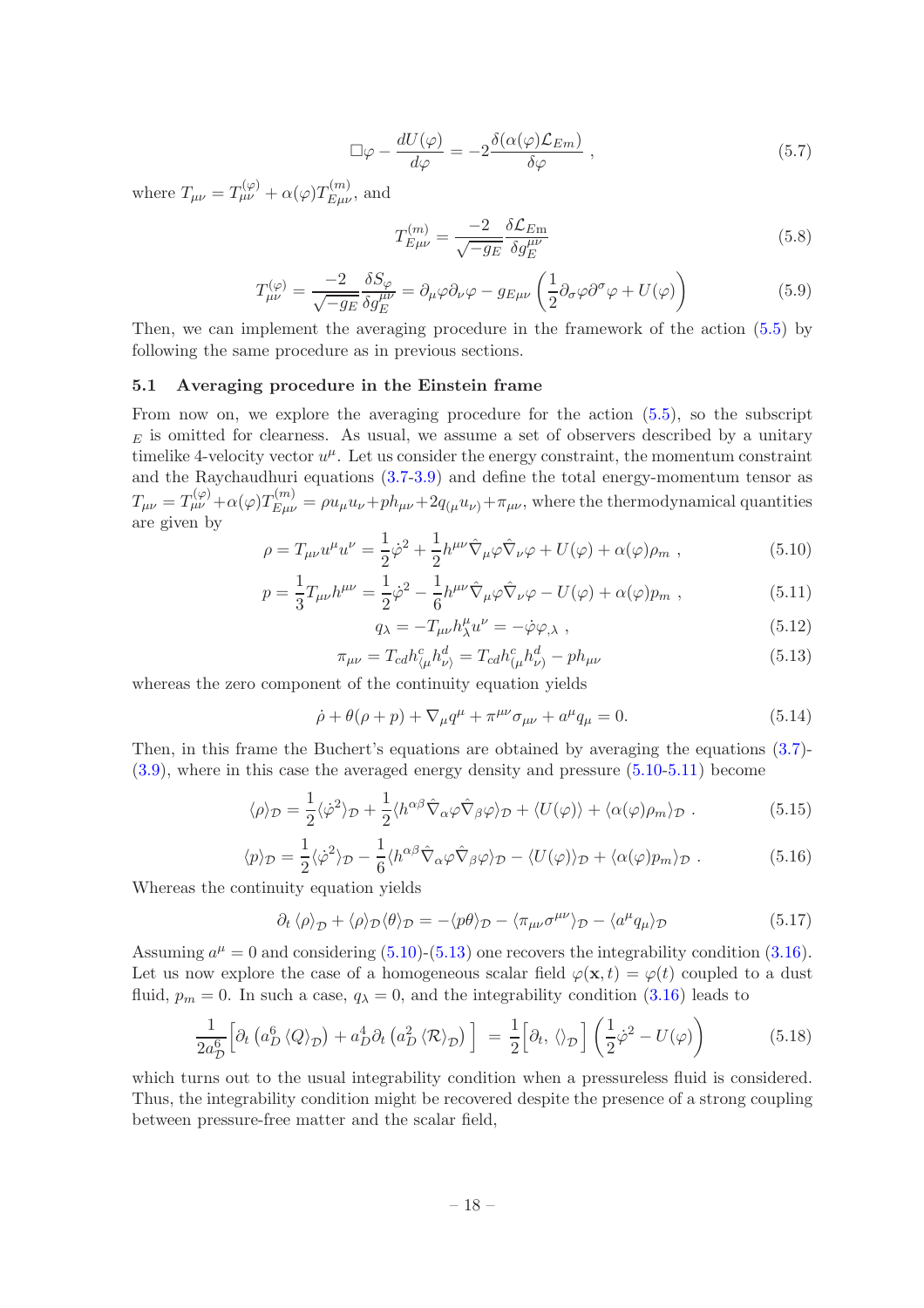# <span id="page-19-0"></span>5.2 Averaging in different frames

In section [4.3](#page-15-0) we have discussed the averaging for the Brans-Dicke class of scalar-tensor theories and actions with non-minimally couplings among matter and a scalar field as given by Eq. [\(5.5\)](#page-17-3). As it is well-known, a sub-class of Brans-Dicke-like theories without kinetic term but non-vanishing scalar field potential can be mapped into  $f(R)$  theories where the role of the scalar field is essentially played by  $f_R \equiv \partial f / \partial R$ . In such theories, one can again describe the modified Einstein equations by means of an effective geometrical fluid with stress-energy tensor

$$
T_{\mu\nu}^{(f)} \equiv \frac{1 - f_R}{f_R} T_{\mu\nu}^{(m)} + \frac{1}{f_R} \left[ (\nabla_{\mu} \nabla_{\nu} - g_{\mu\nu} \square) f_R - \frac{1}{2} \left( f(R) - R f_R \right) g_{\mu\nu} \right] \tag{5.19}
$$

and apply our general formulae to obtain the modified averaged equations together with the integrability condition. In particular, we can obtain the expression for the modified integrability condition as given in  $(3.16)$ . A crucial feature that renders calculations more complicated in this scenario lies in the fact that the effective fluid depends on second derivatives of the Ricci curvature  $R$  so that the the r.h.s of the integrability condition will depend on second derivatives of R. Thus the integrability condition will no longer be a first order differential equation relating the kinematical backreaction and the averaged curvature. Although this does not pose any conceptual problem, it introduces technical difficulties. In order to get around this problem appearing in several extended gravity theories, one may try to perform calculations in the Einstein frame, where the action [\(5.1\)](#page-17-1) is mapped into the familiar Einstein-Hilbert action, but with the presence of non-trivial couplings in the matter sector given by Eq. [\(5.5\)](#page-17-3) and this should facilitate the analysis, as shown previously. However, one must be aware that in order to do so, a conformal transformation needs to be performed. The conformal transformation implies several effects on the averaging procedure, since averaging and frame changing constitute non-commutative operations. Furthermore, let recall that the spatial average of a scalar quantity is given by [\(3.1\)](#page-7-3). Then, by applying the conformal transformation [\(5.3\)](#page-17-4)  $g_{Eij} = \phi g_{ij}$ , the determinant of the spatial metric is transformed as  $g_E^{(3)} = \Omega^6 h$ . The comparison of Riemannian volume elements in both frames thus leads to

<span id="page-19-1"></span>
$$
d\Sigma = \sqrt{h} d^3 x = \Omega^3(t, \mathbf{x}) \sqrt{g_E^{(3)}} d^3 x = \Omega^3(t, \mathbf{x}) d\Sigma_E.
$$
 (5.20)

Then, the Riemannian volumes of the domains do not have a straightforward correspondence. In fact, it is well known that the Einstein and Jordan frames do not lead to the same equations, although solutions obtained in each frame can be easily related by the conformal transformation [\(5.3\)](#page-17-4) and a particular redefinition of the coordinates (see for instance [\[49](#page-26-2)] and references therein), leading to a correspondence between both frames that might become very useful while analysing the properties of a particular theory. In addition, any conformally invariant physical quantity remains the same in both frames. Nevertheless, when applying the averaging procedure, it is straightforward to note that even for a conformally invariant quantity, i.e.,  $\mathcal{O}\sqrt{h} = \mathcal{O}_E\sqrt{g_E^{(3)}}$  $\mathcal{E}^{(5)}_E$  invariant under conformal transformations, the average would not remain invariant since the domain volume does not have a clear correspondence between frames [\(5.20\)](#page-19-1). Indeed, even if the underlying theory is conformally invariant, the averaging procedure will introduce a characteristic scale, namely the size of the domains, that will explicitly break such an invariance. However, note that the domain of integration, where the average is performed, would rescale also through the conformal transformation, but even by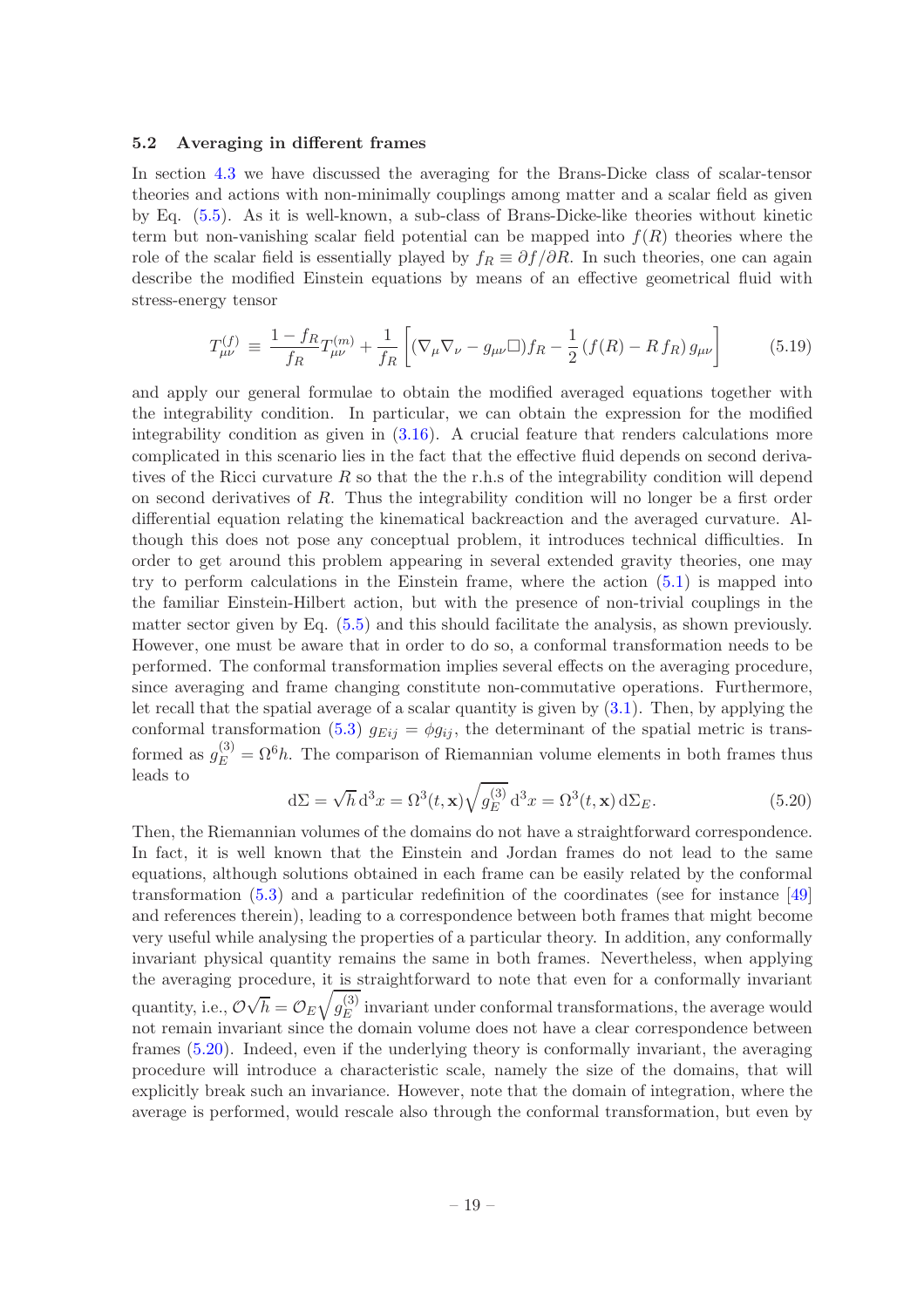redefining the domain, the integral is evaluated along a different path since the conformal transformation depends on the coordinates. Moreover, the domain of integration in the Einstein frame might not even be well defined. Note that the domain of integration can be defined using two hypersurfaces of interest: either with respect to the gravitational frame, which refers to a set of comoving observers defined at every point of the spacetime, or with respect to the rest frame of the fluid [\[50\]](#page-26-3). In the latter case, while referring to the rest frame of the matter content, one should be aware that in the Einstein frame there exists a fifth force mediated by the scalar field that will make the matter trajectories non-geodesic [\[20](#page-24-6), [21](#page-24-7)], and  $\nabla_{E\mu}T_{E}^{\mu\nu(m)}$  $E_E^{\mu\nu(m)} \neq 0$ . This is natural since in the Einstein frame there is an exchange of energy between the matter and the scalar field. This fact introduces difficulties when defining the domain of integration with respect to the matter content. The geodesic character can be recovered if congruences are defined with respect to the flux at rest with respect the total energy-momentum tensor. Furthermore, if one departs from the Jordan frame, where the acceleration of a set of observers  $a_{\mu} = u^{\nu} \nabla_{\nu} u_{\mu}$  is assumed to vanish, i.e., it constitutes a geodesic congruence, and then, performs a conformal transformation [\(5.3\)](#page-17-4), the 4-acceleration in the Einstein frame becomes

<span id="page-20-0"></span>
$$
a_{E\mu} = u_E^{\nu} \nabla_{E\nu} u_{E\mu} = \Omega^{-1} \left( \partial_{\mu} \Omega + u_{\mu} u^{\lambda} \partial_{\lambda} \Omega \right) , \qquad (5.21)
$$

where  $u_E^{\mu} = \Omega^{-1} u^{\mu}$  with  $u^{\mu} u_{\mu} = \Omega^{-2} g_{E\mu\nu} u^{\mu} u^{\nu} = g_{E\mu\nu} u_E^{\mu}$  $E^{\mu} u_E^{\nu} = -1$ . Unless the scalar field  $\phi \equiv \Omega^2$  is exactly homogeneous, the acceleration [\(5.21\)](#page-20-0) in the Einstein frame will not vanish and this term will eventually introduce additional corrections in the corresponding results for the local equations.

To summarise the above discussion, we can conclude that the relation between both frames can not be clearly established when dealing with the averaging over the physical quantities. Although in principle one could apply the averaging procedure in any frame, computations seem to be more straightforward and technically less challenging in the Jordan frame where the gravitational sector is described by a scalar-tensor theory and matter is minimally coupled to gravity. However, when minimal couplings are assumed in one particular frame, non-minimal couplings will emerge when applying a conformal transformation to the original frame, so that a set of observers become accelerated in the new frame. Moreover, as pointed out in Refs. [\[51](#page-26-4), [52](#page-26-5)], also the physical meaning of each frame can not be easily established. An analysis of the ground state and the positivity of the energy in both frames is an important tool to determine whether the frames, and in particular the Jordan one, are well defined. In addition, non-minimal couplings between matter and the scalar field may be avoided in the Einstein frame by transforming them to the Jordan frame. In this case observers would follow geodesics in the Einstein frame and consequently avoid the appearance of a non-zero acceleration (see Ref. [\[52](#page-26-5)]). Nevertheless, in the latter case, the observers in the Jordan frame will not follow geodesics, since a fifth force is induced by the coupling between matter and the scalar field. Hence, the choice of the most suitable frame and their physical significance - an old problem that has been widely studied in the literature [\[55](#page-26-6)] would depend on the underlying theory as well as on other aspects that affect the physical viability of each frame. In our particular discussion, we have pointed out to the problems and differences emerging when the frame is conformally transformed together with the averaging procedure, and the difficulties occurring when the calculations in both frames try to be related.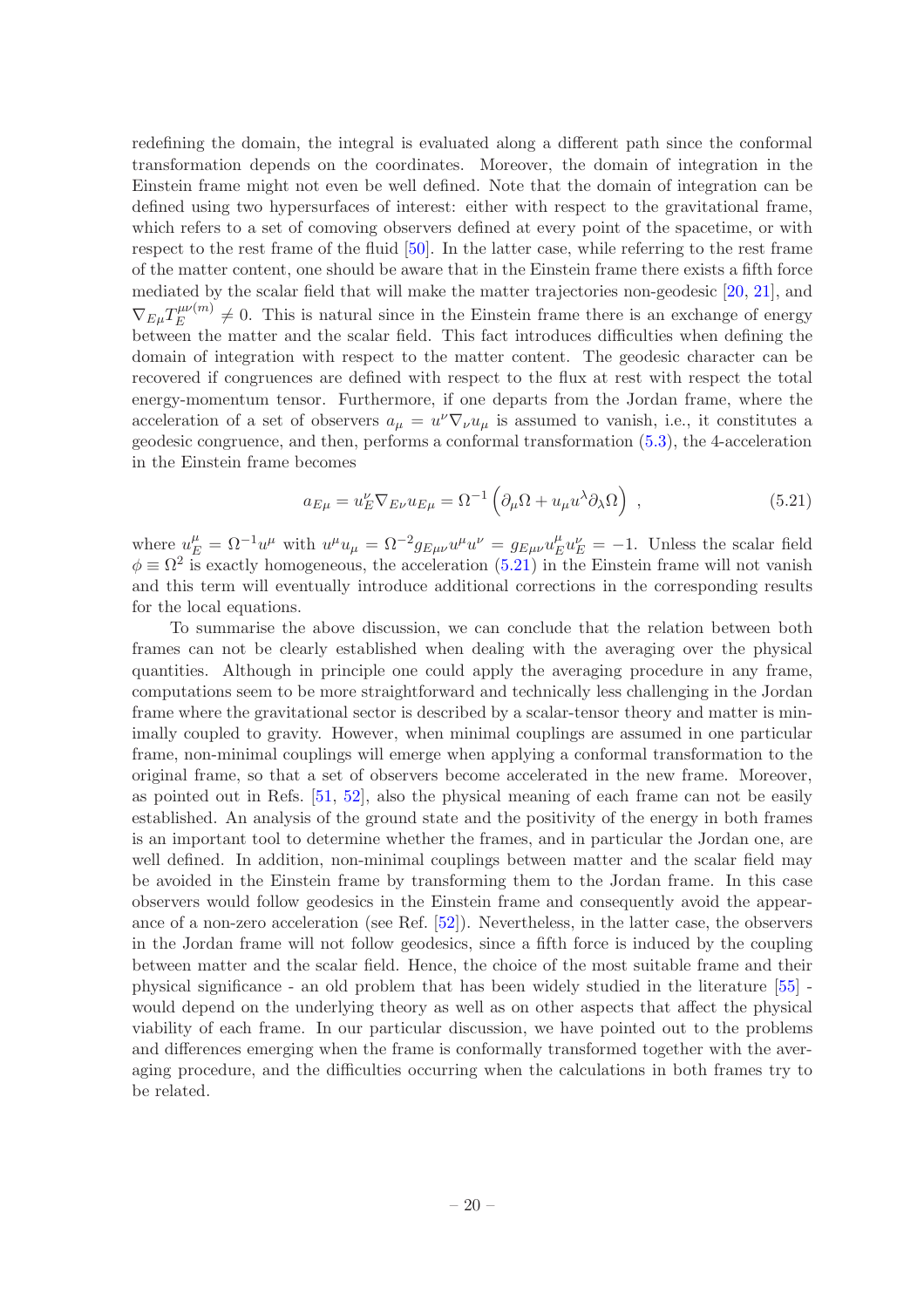# <span id="page-21-0"></span>6 Discussion and Conclusions

In this paper we have introduced a generalised Buchert backreaction procedure in a scenario with two non-interacting fluids. The set-up is aimed to account for non-standard cosmologies where, in addition to the usual matter, there is an additional contribution to the total stressenergy tensor sourcing Einstein's equations. This additional contribution might correspond to a dark energy component or an effective description of a modified gravity theory. We started by deriving the relevant local equations in the usual ADM decomposition. In order to simplify our calculations, we chose the rest frame of the matter component, which remains geodesic at all times.

Equipped with the local equations, we extended the standard Buchert equations and obtained a generalisation for general fluids with pressure, shear, anisotropic stress and momentum flux. The combination of the averaged equations allowed us to obtain generalised integrability condition as given in expression [\(3.16\)](#page-9-2). We have shown how this expression is modified with respect to the usual GR case with matter. This correction is manifestly second order in the perturbations. Moreover, the non-zero character of the right-hand side in the aforementioned equation may cause difficulties in order to close the averaged system of equations when, for instance, results from perturbative backreaction are to be explored by calculating second order terms around a given background. We also argued that this new term can be crucial in modified cosmologies with dark energy or alternative gravity theories, because it will modify the kinematical backreaction evolution. We have illustrated this for a simple case in which the spatial scalar curvature averages to that of a FLRW metric. Thus, we have shown how, even in cases where backreaction is negligible for GR with matter, it might give rise to non-negligible effects for modified cosmologies and this could play a crucial role in testing such alternative scenarios.

We applied our general formalism and the generalised Buchert equations to three classes of extended scenarios, which can be considered as natural extensions of GR: a dark energy model described by a perfect fluid, a quintessence field and, finally, Brans-Dicke theories. In the dark energy model described by a perfect fluid we assumed a barotropic equation of state and showed how it can modify the equation of state for averaged energy density and pressure. Moreover, for constant equation of state parameter and assuming a power law evolution for the backreaction source term in both the continuity equation and integrability condition, we obtained the solution for the average energy density and the kinematical backreaction. For this very simple case, we determined the conditions under which the backreaction effects are important and even modify the usual homogeneous evolution. Although we have focused on the simplest case of a dark energy fluid with constant equation of state and adiabatic perturbations, it would be interesting to extend our analysis to more general frameworks when dark energy can have non-adiabatic perturbations or be described by an imperfect fluid. In this respect, the effective field theory for cosmological fluids developed for one single perfect fluid [\[53](#page-26-7)] or a multicomponent scenario [\[54](#page-26-8)] might be appealing.

For extensions based on a single scalar field (quintessence and Brans-Dicke) we obtained the averaged version of the field equations. In particular, we obtained the evolution equation for the averaged scalar field and shown how backreaction can effect such evolution. From these equations, we obtained the conditions under which it is consistent to consider a purely homogeneous field such that its evolution coincides with that of its average, i.e.,  $\phi(t)$  =  $\langle \phi \rangle_{\mathcal{D}}$ . We also computed the evolution of  $\langle \phi \rangle_{\mathcal{D}}$  by assuming power-law evolutions for the backreaction source terms, very much like in the perfect fluid model. With these solutions we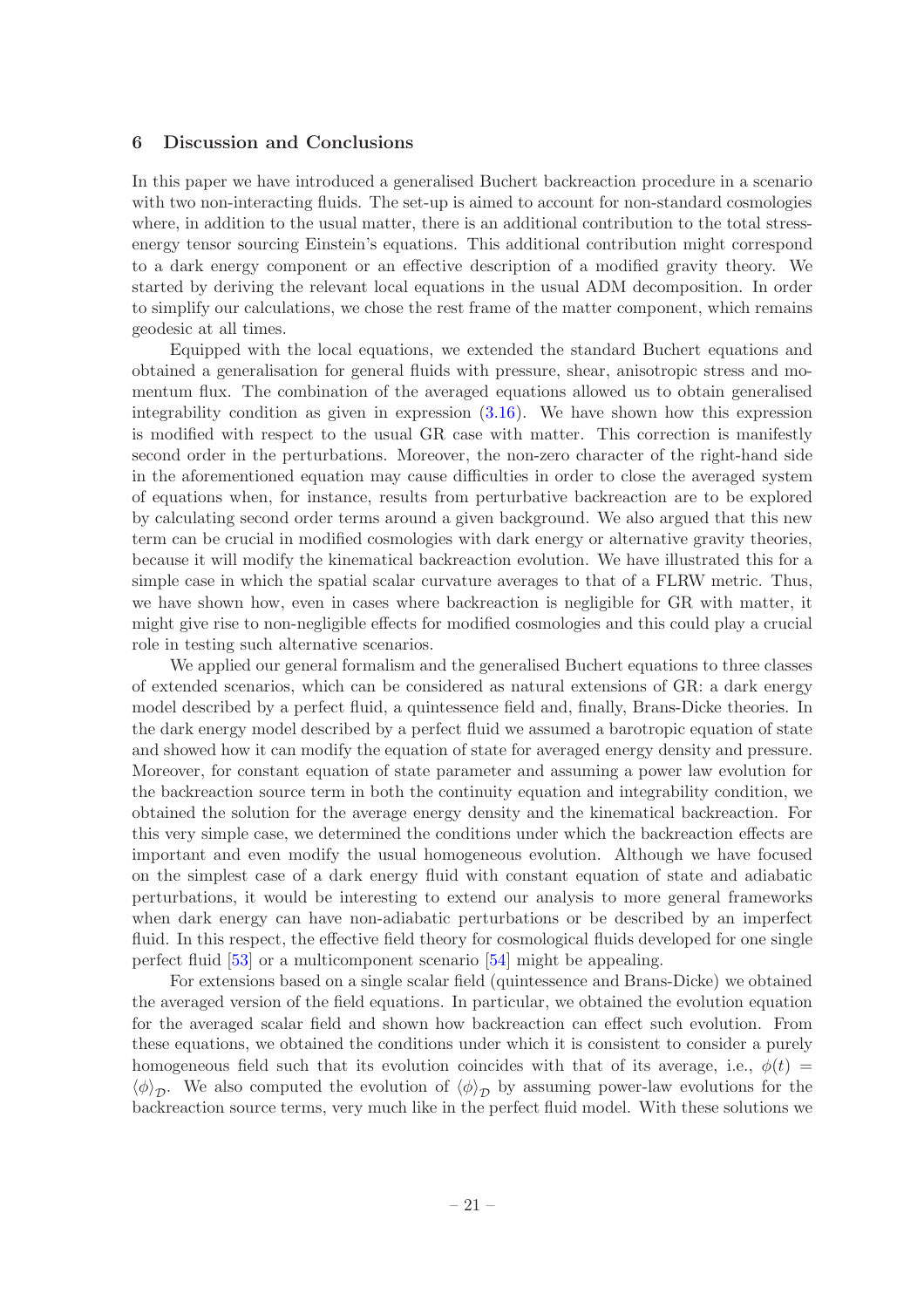again determined conditions for the backreaction effects to be relevant. We then assumed that the scalar field is purely homogeneous and obtained how, even though being homogeneous, it can give non-trivial contributions to the averaged Buchert equations and the integrability condition. For the quintessence mode, being minimally coupled, no effects arise, but for the non-minimally coupled field present in the Brans-Dicke models, the homogeneous scalar field can give non-trivial contribution. The analysis presented in this communication could be further extended to include more general single field models and to consider the more general case of inhomogeneous fields.

The averaging procedure has also been implemented when the matter content is coupled to a scalar field, which occurs in the so-called Einstein frame when a conformal transformation is applied to Brans-Dicke-like theories. Furthermore, a brief discussion dealing with the comparison of both frames was provided. In this sense, the mapping to the Einstein frame seems to be problematic when analysing the average of extended gravity theories despite the fact that the equations may look simpler in the Einstein frame. The point is that non-minimal couplings between matter and the scalar field are induced when applying a conformal transformation to the usual Brans-Dicke-like action. After the aforementioned transformation, geodesic observers become accelerated. Moreover, while working with nonminimal couplings between matter sources and the scalar field, one should be aware of the definition of the integration domain, since the matter content will not follow geodesics in the conformal frame, and the total flow over all fields has to be considered in order to get an appropriate definition of the integration domain. In addition, the relation between averaged quantities in the two frames remains unclear since the domain volumes in different frames don't have a clear correspondence either. On the other hand, besides the mathematical tool that the conformal transformation may provide, the physical meaning of both frames has to be analysed carefully, where the positivity of the energy and the behaviour of the ground state may play a crucial role to discriminate between frames, as pointed out in Refs [\[51,](#page-26-4) [52](#page-26-5)].

The theoretical tools provided in this communication are easily extendible to other alternative gravity theories as well as scenarios combining gravitational theories beyond General Relativity with standard fluids different from dust. The range of different techniques able to determine the evolution of both background and perturbations in extended gravity theories also permits one to perform perturbative averaging. This way - and together with the equations presented in this communication - one can estimate the size of the backreaction effect and the way in which the fluctuations become of the order of the mean, leading to situations where the assumed background will no longer correctly describe the averages. In this way, fluctuations may affect the background which needs to be confronted with with large scale observables, such as the luminosity distances and Baryon Acoustic Oscillations.

Acknowledgments: We would like to thank M. Seikel for useful comments to start this investigation. We are also indebted to C. Clarkson and J. P. Uzan for useful discussions. J.B.J. is supported by the Wallonia-Brussels Federation grant ARC No. 11/15-040. A.d.l.C.D. acknowledges financial support from MINECO (Spain) project FPA2011-27853- C02-01. A.d.l.C.D. thanks the financial support in 2013 from a Marie Curie - Beatriu de Pinós contract BP-B00195 Generalitat de Catalunya and a ACGC fellowship University of Cape Town. J.B.J. and A.d.l.C.D. thank projects FIS2011-23000 and Consolider-Ingenio MULTI-DARK CSD2009-00064 for financial support. P.K.S.D. thanks the NRF for financial support. D. S.-G. acknowledges the support from the University of the Basque Country, Project Con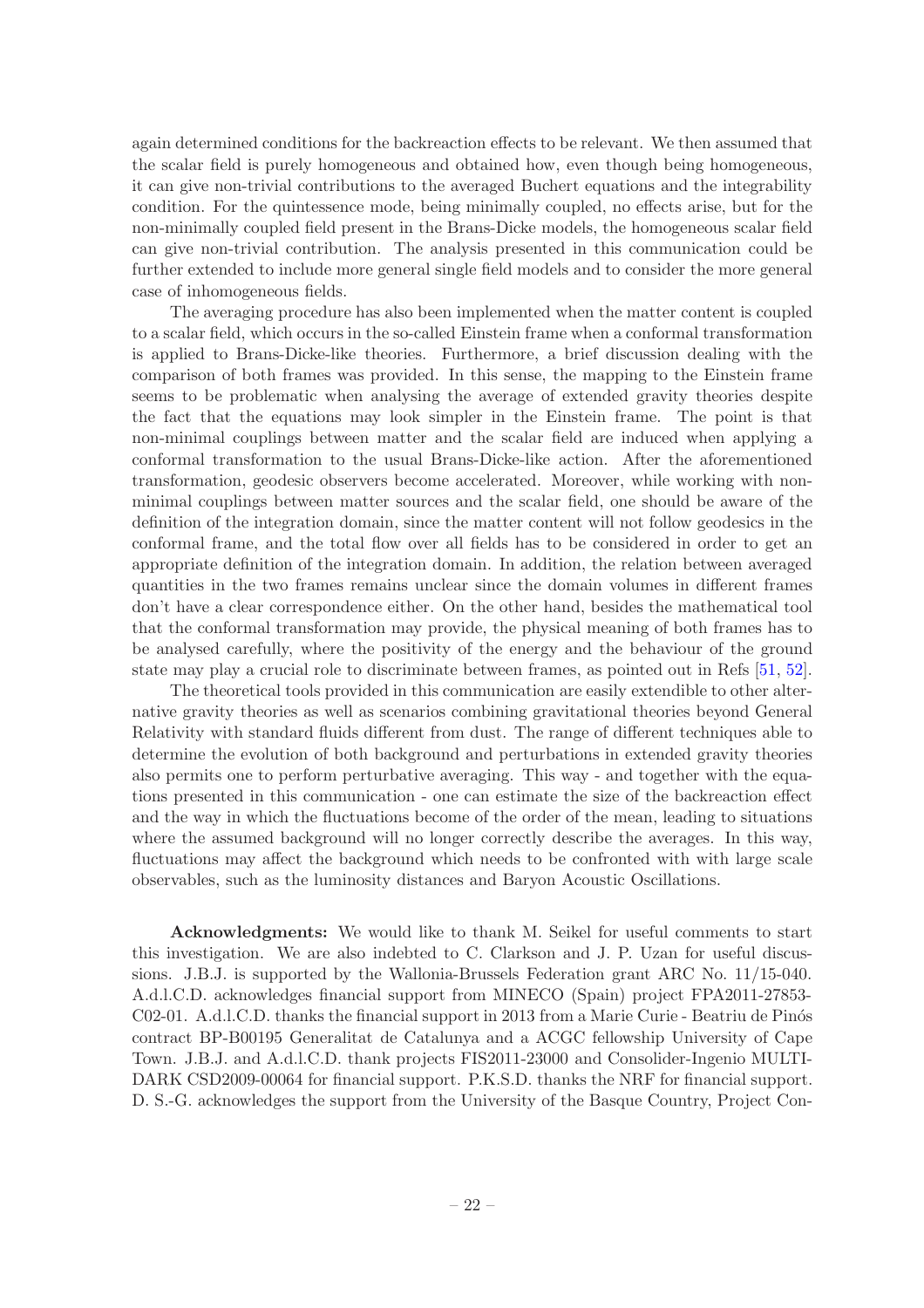solider CPAN Bo. CSD2007-00042, the URC financial support from the University of Cape Town (South Africa) and MINECO (Spain) project FIS2010-15640. J.B.J. wishes to thank the Department of Mathematics and Applied Mathematics and ACGC, University of Cape Town for their warm hospitality.

# References

- <span id="page-23-0"></span>[1] A. G. Riess et al. [Supernova Search Team Collaboration], Astron. J. 116, 1009, (1998); S. Perlmutter et al.[Supernova Cosmology Project Collaboration], Astro- phys. J. 517, 565, (1999).
- <span id="page-23-1"></span>[2] S. Rasanen, Class. Quant. Grav. 28 (2011) 164008.
- <span id="page-23-2"></span>[3] P. J. E. Peebles, astro-ph/0410284; M. Vonlanthen, S. Rasanen and R. Durrer, JCAP 1008 (2010) 023; L.M. Krauss and B. Chaboyer, Constraints on Cosmology, Science 299 (2003) 65; A. G. Riess et al., Astrophys. J. 730 (2011) 119 [Erratum-ibid. 732 (2011) 129]; Astrophys. J. 699 (2009) 539
- <span id="page-23-3"></span>[4] E. J. Copeland, M. Sami and S.Tsujikawa, Int. J. Mod. Phys. D15, 1753 (2006).
- <span id="page-23-4"></span>[5] R.R. Caldwell, R. Dave, and P.J. Steinhardt, Phys. Rev. Lett. 80, 1582 (1998); E. Elizalde, S. 'i. Nojiri, S. D. Odintsov, D. Saez-Gomez and V. Faraoni, Phys. Rev. D 77, 106005 (2008), [arXiv:0803.1311 [hep-th]]; J. Beltrán Jiménez, P. Santos and D. F. Mota, Phys. Lett. B 723 (2013) 7 [arXiv:1212.5266 [astro-ph.CO]].
- <span id="page-23-5"></span>[6] T. Chiba, T. Okabe and M. Yamaguchi, Phys. Rev. D 62 (2000) 023511 [astro-ph/9912463]. C. Armendariz-Picon, V. F. Mukhanov and P. J. Steinhardt, Phys. Rev. Lett. 85 (2000) 4438 [astro-ph/0004134]. C. Armendariz-Picon, V. F. Mukhanov and P. J. Steinhardt, Phys. Rev. D 63 (2001) 103510 [astro-ph/0006373].
- <span id="page-23-6"></span>[7] C. Lanczos, Z. Phys. 73, 147, (1932); Annals Math. 39, 842, (1938); D. Lovelock, J. Math. Phys. 12, 498 (1971).
- <span id="page-23-7"></span>[8] G. Cognola, E. Elizade, S. Nojiri, S. D. Odintsov and S. Zerbini, Phys. Rev. D 73 084007 (2006); [arxiv:hep-th/0601008]. S. Nojiri, S. D. Odintsov, Phys. Lett. B 631 1 (2005); [arxiv:hep-th/0508049]; Phys. Rev. D 68, 123512 (2003); [hep-th/0307288]; E. Elizalde, R. Myrzakulov, V. V. Obukhov and D. Sáez-Gómez, Class. Quant. Grav. 27 095007 (2010); [arXiv:1001.3636 [gr-qc]]. R. Myrzakulov, D. Sáez-Gómez and A. Tureanu, Gen. Rel. Grav. 43 1671 (2011); [arXiv:1009.0902 [gr-qc]]. A. de la Cruz-Dombriz and D. Sáez-Gómez, Class. Quantum Grav. 29 245014, (2012), arXiv:1112.4481 [gr-qc].
- <span id="page-23-8"></span>[9] P. Jordan, Schwerkaft und Weltall (Vieweg, Braunschweig, 1955); M. Fierz, Helv. Phys. Acta 29, 128 (1956); C. Brans and R.H. Dicke, Phys. Rev. 124, 925 (1961).
- <span id="page-23-12"></span>[10] C. H. Brans, The Roots of scalar-tensor theory: An Approximate history, [gr-qc/0506063].
- <span id="page-23-9"></span>[11] C. H. Brans, Phys. Rev., 125(6) 2194 (1962); J. García-Bellido, A. Linde, and D. Linde, Phys. Rev. D, 50 730 (1994); J. A. R. Cembranos et al., JCAP 0907, 025 (2009); T. Biswas et al., Phys. Rev. Lett. 104, 021601 (2010); JHEP 1010, 048 (2010); Phys. Rev. D 82, 085028 (2010).
- <span id="page-23-10"></span>[12] C. Deffayet, O. Pujolas, I. Sawicki and A. Vikman, JCAP 1010 (2010) 026; C. de Rham and L. Heisenberg, Phys. Rev. D 84 (2011) 043503; J. Beltrán Jiménez, E. Dio and R. Durrer, JHEP 1304 (2013) 030.
- <span id="page-23-11"></span>[13] L. H. Ford, Phys. Rev. D 40 (1989) 967. J. Beltrán Jiménez and A. L. Maroto, Phys. Rev. D 78 (2008) 063005; JCAP 0903 (2009) 016; Phys. Rev. D 80 (2009) 063512; T. Koivisto and D. F. Mota, JCAP 0808, 021 (2008); J. A. R. Cembranos et al., Phys. Rev. D 86, 021301  $(2012)$ ; arXiv:1212.3201 [astro-ph.CO]. J. Beltrán Jimenez, A. L. Delvas Froes and D. F. Mota, Phys. Lett. B 725, 212 (2013) [arXiv:1212.1923 [astro-ph.CO]]. J. Beltrán Jiménez, R. Durrer, L. Heisenberg and M. Thorsrud, JCAP 1310, 064 (2013) [arXiv:1308.1867 [hep-th]].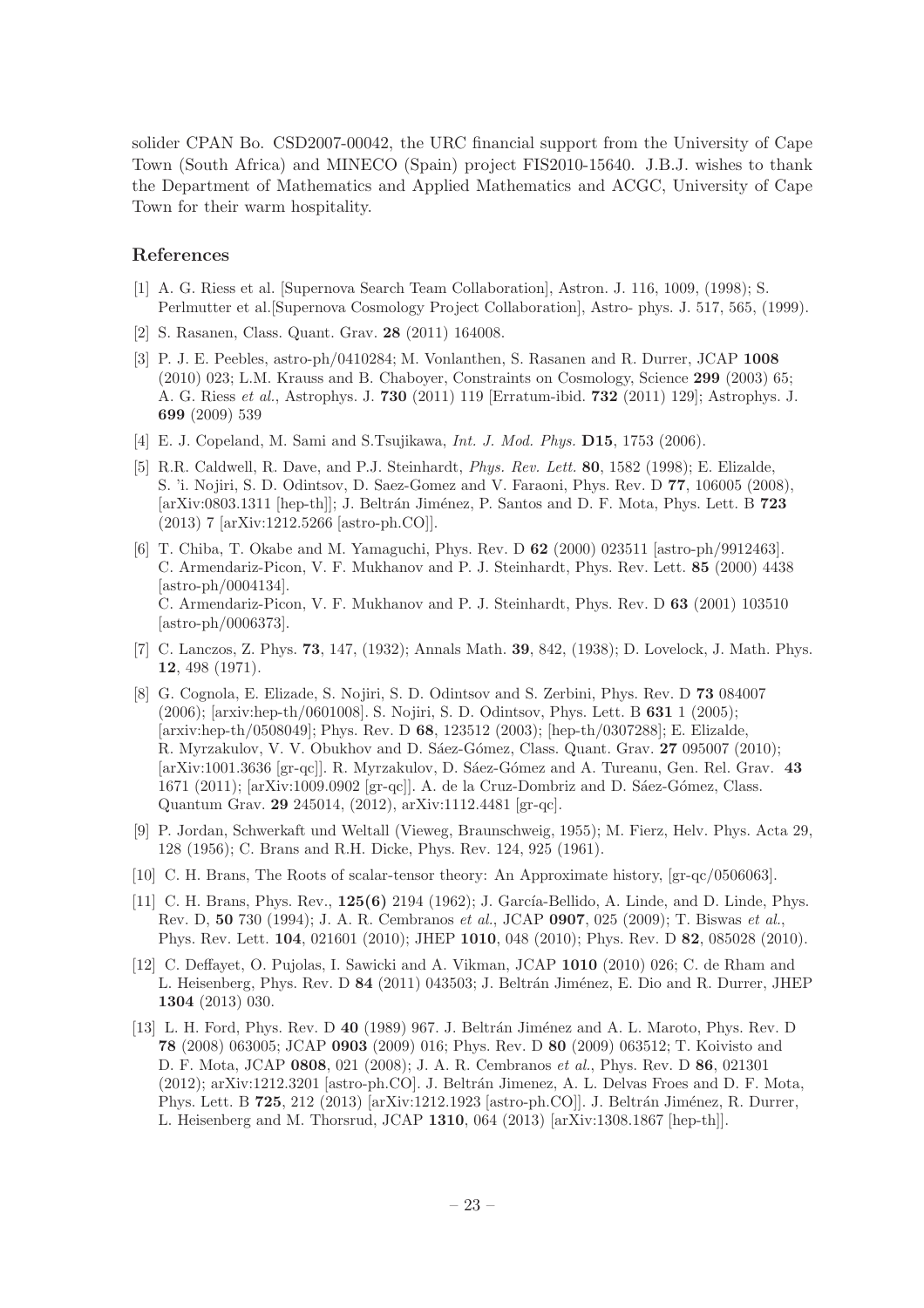- <span id="page-24-0"></span>[14] J. Alcaraz et al., Phys. Rev.D67, 075010 (2003); P. Achard et al., Phys. Lett. **B597**, 145 (2004); J. A. R. Cembranos, A. Dobado and A. L. Maroto, Phys. Rev. Lett. 90, 241301 (2003); Phys. Rev. D 68, 103505 (2003); AIP Conf.Proc. 670, 235 (2003); Int. J. Mod. Phys. D13, 2275 (2004); Phys. Rev. D70, 096001 (2004); Phys. Rev. D 73, 035008 (2006); Phys. Rev. D 73, 057303 (2006); J. Phys. A 40, 6631 (2007); J. A. R. Cembranos, R. L. Delgado and A. Dobado, arXiv:1306.4900 [hep-ph].
- <span id="page-24-1"></span>[15] D. Z. Freedman, P. van Nieuwenhuizen and S. Ferrara, Phys. Rev. D 13, 3214 (1976); S. Deser and B. Zumino, Phys. Lett. B 62, 335 (1976); E. Cremmer, B. Julia and J. Scherk, Phys. Lett. B 76, 409 (1978); L. J. Hall, J. D. Lykken and S. Weinberg, Phys. Rev. D 27, 2359 (1983); N. Ohta, Prog. Theor. Phys. 70, 542 (1983); L. Alvarez-Gaume, J. Polchinski and M. B. Wise, Nucl. Phys. B 221, 495 (1983); H. P. Nilles, Phys. Rept. 110, 1 (1984). J. A. R. Cembranos, J. L. Feng, A. Rajaraman and F. Takayama, Phys. Rev. Lett. 95, 181301 (2005); AIP Conf. Proc. 903, 591 (2007). J. A. R. Cembranos, J. L. Feng and L. E. Strigari, Phys. Rev. Lett. 99, 191301 (2007); Phys. Rev. D 75, 036004 (2007); M. R. Garousi, arXiv:1210.4379 [hep-th].
- <span id="page-24-2"></span>[16] G. W. Horndeski, Int. J. Theor. Phys. 10, 363 (1974); J. D. Bekenstein, Phys. Rev. D 48, 3641 (1993); J. A. R. Cembranos et al., Phys. Rev. D65 026005 (2002); JCAP 0810, 039 (2008); Phys. Rev. D 83, 083507 (2011); Phys. Rev. D 84, 083522 (2011); Phys. Rev. D 85, 043505 (2012); arXiv:1204.0655 [hep-ph]; arXiv:1305.2124 [hep-ph]; JCAP 1304, 051 (2013); J. A. R. Cembranos and L. E. Strigari, Phys. Rev. D 77, 123519 (2008); M. Zumalacarregui, T. S. Koivisto, D. F. Mota and P. Ruiz-Lapuente, JCAP 1005, 038 (2010); T. S. Koivisto, D. F. Mota and M. Zumalacarregui, Phys. Rev. Lett. 109 (2012) 241102; Phys. Rev. D 87 (2013) 083010.
- <span id="page-24-3"></span>[17] V. A. Kostelecky and S. Samuel, Phys. Rev. D 39, 683 (1989). D. Colladay and V. A. Kostelecky, Phys. Rev. D 55, 6760 (1997); J. R. Ellis, N. E. Mavromatos and D. V. Nanopoulos, Phys. Rev. D 61, 027503 (1999); J. Alfaro, H. A. Morales-Tecotl and L. F. Urrutia, Phys. Rev. Lett. 84, 2318 (2000); G. Amelino-Camelia, Nature 418, 34 (2002); Int. J. Mod. Phys. D 11, 35 (2002) G. Amelino-Camelia, J. R. Ellis, N. E. Mavromatos, D. V. Nanopoulos and S. Sarkar, Nature 393, 763 (1998); J. Magueijo and L. Smolin, Phys. Rev. Lett. 88, 190403 (2002); J. A. R. Cembranos, A. Rajaraman and F. Takayama, hep-ph/0512020; Europhys. Lett. 82, 21001 (2008); J. A. R. Cembranos, arXiv:1301.7088 [hep-ph]; S. Ghosh and P. Pal, Phys. Rev. D 75, 105021 (2007).
- <span id="page-24-4"></span>[18] T. P. Sotiriou, J. Phys. Conf. Ser. 189, 012039 (2009); J. A. R. Cembranos, Phys. Rev. D 73, 064029 (2006); Phys. Rev. Lett. 102, 141301 (2009); S. Capozziello and M. De Laurentis, Phys. Rept. 509, 167 (2011); A. de la Cruz-Dombriz, A. Dobado and A. L. Maroto, Phys. Rev. D 77 (2008) 123515; A. Abebe, M. Abdelwahab, A. de la Cruz-Dombriz and P. K. S. Dunsby, Class. Quant. Grav. 29, 135011 (2012); S. 'i. Nojiri and S. D. Odintsov, Phys. Rept. 505, 59 (2011); T. P. Sotiriou and V. Faraoni, Rev. Mod. Phys. 82, 451 (2010); J. A. R. Cembranos et al., JCAP 1204, 021 (2012); AIP Conf. Proc. 1458 491 (2011); A. de la Cruz-Dombriz and D. Sáez-Gómez, Entropy 14, 1717 (2012), [arXiv:1207.2663 [gr-qc]]; F. D. Albareti et al., JCAP 1212, 020 (2012); arXiv:1212.4781 [gr-qc]. T. Clifton, P. Dunsby, R. Goswami and A. M. Nzioki, Phys. Rev. D 87, no. 6, 063517 (2013) [arXiv:1210.0730 [gr-qc]]; S. Capozziello and V. Faraoni, Beyond Einstein Gravity, Fundamental Theories of Physics Vol. 170, Springer Ed., Dordrecht (2011).
- <span id="page-24-5"></span>[19] L. P. Chimento, A. S. Jakubi, D. Pavon and W. Zimdahl, Phys. Rev. D 67 (2003) 083513
- <span id="page-24-6"></span>[20] A. Coc, K.A. Olive, J.P. Uzan and E.Vangioni, [arXiv:0811.1845 [astro-ph]].
- <span id="page-24-7"></span>[21] G. Esposito-Farèse, D. Polarski, *Phys. Rev.* **D63**, 063504 (2001).
- <span id="page-24-8"></span>[22] C. Clarkson, K. Ananda and J. Larena, Phys. Rev. D 80 (2009) 083525; T. Buchert and S. Rsnen, Ann. Rev. Nucl. Part. Sci. 62 (2012) 57.
- <span id="page-24-9"></span>[23] I. Ben-Dayan, M. Gasperini, G. Marozzi, F. Nugier and G. Veneziano, JCAP 1204 (2012) 036; JCAP 1306 (2013) 002; JCAP 1211 (2012) 045.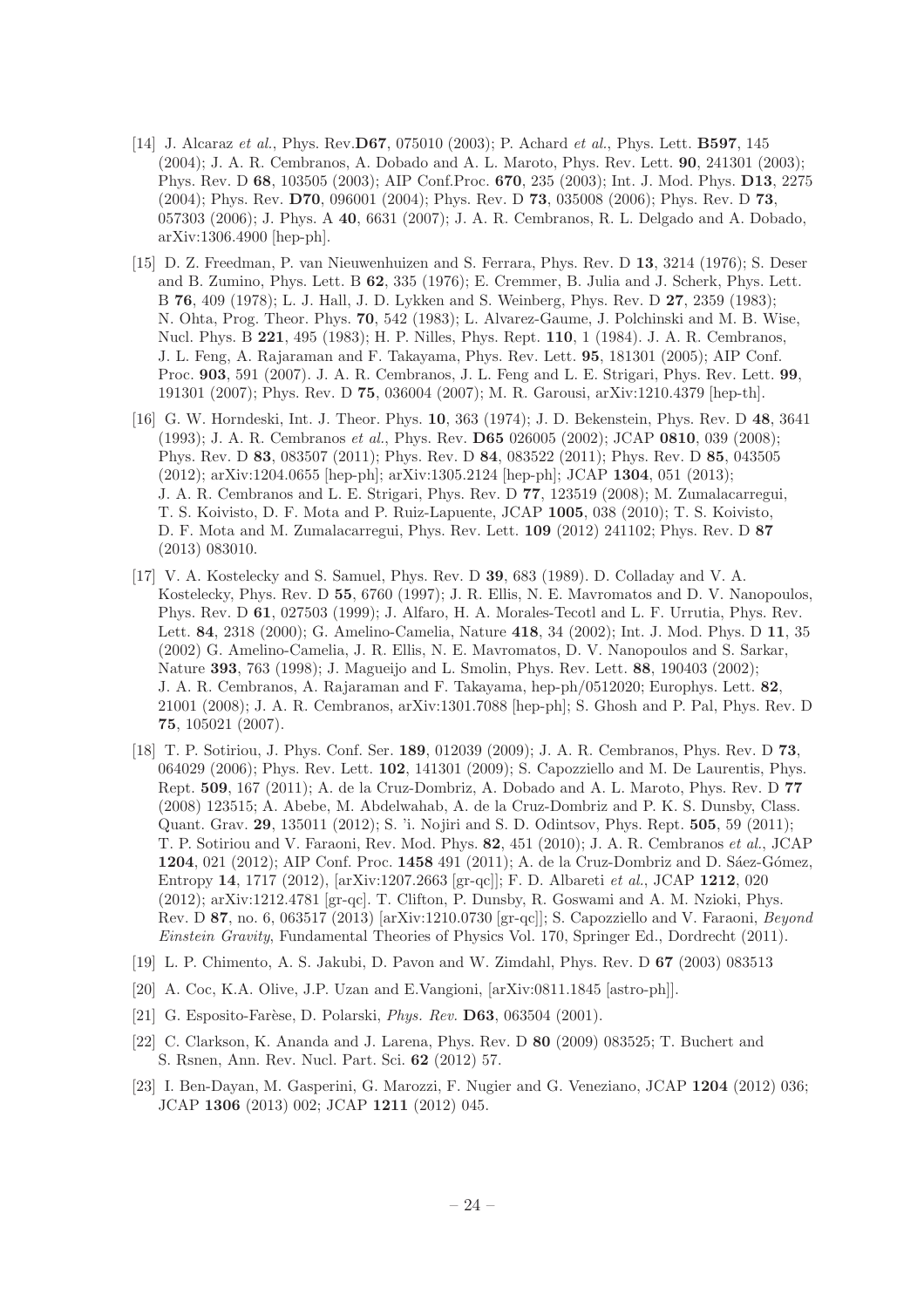- <span id="page-25-0"></span>[24] G. F. R. Ellis and W. Stoeger, Class. Quant. Grav. 4 (1987) 1697.
- <span id="page-25-11"></span>[25] T. Buchert and J. Ehlers, Astron. Astrophys. 320 (1997) 1.
- <span id="page-25-1"></span>[26] T. Buchert, Gen. Rel. Grav. 32 (2000) 105.
- <span id="page-25-14"></span>[27] M. Gasperini, G. Marozzi and G. Veneziano, JCAP 0903 (2009) 011; JCAP 1002 (2010) 009; G. Marozzi, JCAP 1101 (2011) 012
- <span id="page-25-15"></span>[28] T. Buchert, Gen. Rel. Grav. 33 (2001) 1381 [gr-qc/0102049].
- <span id="page-25-2"></span>[29] G. F. R. Ellis and T. Buchert, Phys. Lett. A 347 (2005) 38; S. Rasanen, JCAP 0611 (2006) 003; arXiv:1012.0784 [astro-ph.CO]; T. Buchert, Gen. Rel. Grav. 40 (2008) 467; T. Clifton, IJMPD 22, 133004 (2013)
- <span id="page-25-3"></span>[30] C. Clarkson, G. Ellis, J. Larena and O. Umeh, Rept. Prog. Phys. 74 (2011) 112901.
- <span id="page-25-4"></span>[31] S. Rasanen, Phys. Rev. D 81 (2010) 103512; E. W. Kolb, S. Matarrese and A. Riotto, astro-ph/0511073; New J. Phys. 8 (2006) 322; G. F. R. Ellis and P. K. S. Dunsby, Astrophys. J. 479 (1997) 97; J. M. M. Senovilla, C. F. Sopuerta and P. Szekeres, Gen. Rel. Grav. 30 (1998) 389; P. Szekeres and T. Rainsford, Gen. Rel. Grav. 32 (2000) 479; P. Szekeres, Gen. Rel. Grav. 32 (2000) 1025.
- <span id="page-25-5"></span>[32] S. Rasanen, Phys. Rev. D **85** (2012) 083528.
- <span id="page-25-6"></span>[33] S. Rasanen, JCAP 0611 (2006) 003 C. -H. Chuang, J. -A. Gu and W-Y. P. Hwang, Class. Quant. Grav. 25 (2008) 175001A. Paranjape and T. P. Singh, Class. Quant. Grav. 23 (2006) 6955 T. Kai, H. Kozaki, K. -i. nakao, Y. Nambu and C. -M. Yoo, Prog. Theor. Phys. 117 (2007) 229
- <span id="page-25-7"></span>[34] C. Boehm and S. Rasanen, 1305.7139v1; S. Rasanen, JCAP 1003 (2010) 018; JCAP 0902 (2009) 011.
- <span id="page-25-8"></span>[35] C. Clarkson, T. Clifton, A. Coley and R. Sung, Phys. Rev. D 85, 043506 (2012); M. Seikel and D. J. Schwarz, arXiv:0912.2308 [astro-ph.CO]; P. Fleury, Hln. Dupuy and J. -P. Uzan, Phys. Rev. D 87 (2013) 123526; K. Bolejko and P. G. Ferreira, JCAP 1205 (2012) 003
- <span id="page-25-9"></span>[36] A. Paranjape, arXiv:0906.3165 [astro-ph.CO].
- <span id="page-25-10"></span>[37] N. Li, M. Seikel and D. J. Schwarz, Fortsch. Phys. 56 (2008) 465; N. Li and D. J. Schwarz, Phys. Rev. D 76 (2007) 083011; Phys. Rev. D 78 (2008) 083531.
- <span id="page-25-12"></span>[38] R. M. Zalaletdinov, Bull. Astron. Soc. India 25, 401 (1997); Int. J. Mod. Phys. A 23, 1173 (2008).
- <span id="page-25-13"></span>[39] D. L. Wiltshire, Phys. Rev. Lett. 99 (2007) 251101; New J. Phys. 9 (2007) 377.
- <span id="page-25-16"></span>[40] V. Vitagliano, S. Liberati and V. Faraoni, Class. Quant. Grav. 26 (2009) 215005
- <span id="page-25-17"></span>[41] T. H. -C. Lu, K. Ananda, C. Clarkson and R. Maartens, JCAP 0902 (2009) 023 [arXiv:0812.1349 [astro-ph]]. A. J. Christopherson and K. A. Malik, Class. Quant. Grav. 28 (2011) 114004 [arXiv:1010.4885 [gr-qc]].
- <span id="page-25-18"></span>[42] P. K. S. Dunsby, M. Bruni M and G. F. R. Ellis Astrophys. J. 395 54 (1992); P. K. S. Dunsby, Phys. Rev. D 48, 3562 (1993); H. van Elst and C. Uggla, Class. Quant. Grav. 14 (1997) 2673; G. F. R. Ellis and H. van Elst, NATO Adv. Study Inst. Ser. C. Math. Phys. Sci. 541 (1999) 1
- <span id="page-25-19"></span>[43] E. Gourgoulhon, gr-qc/0703035 [GR-QC].
- <span id="page-25-20"></span>[44] A. L. Maroto, JCAP 0605 (2006) 015; Int. J. Mod. Phys. D 15 (2006) 2165; AIP Conf. Proc. 878 (2006) 240; J. Beltran Jimenez and A. L. Maroto, Phys. Rev. D 76 (2007) 023003; JCAP 0903 (2009) 015 T. Harko and F. S. N. Lobo, JCAP 1307 (2013) 036
- <span id="page-25-21"></span>[45] G. Ballesteros and J. Lesgourgues, JCAP **1010** (2010) 014.
- <span id="page-25-22"></span>[46] I. Sawicki, I. D. Saltas, L. Amendola and M. Kunz, JCAP 1301 (2013) 004.